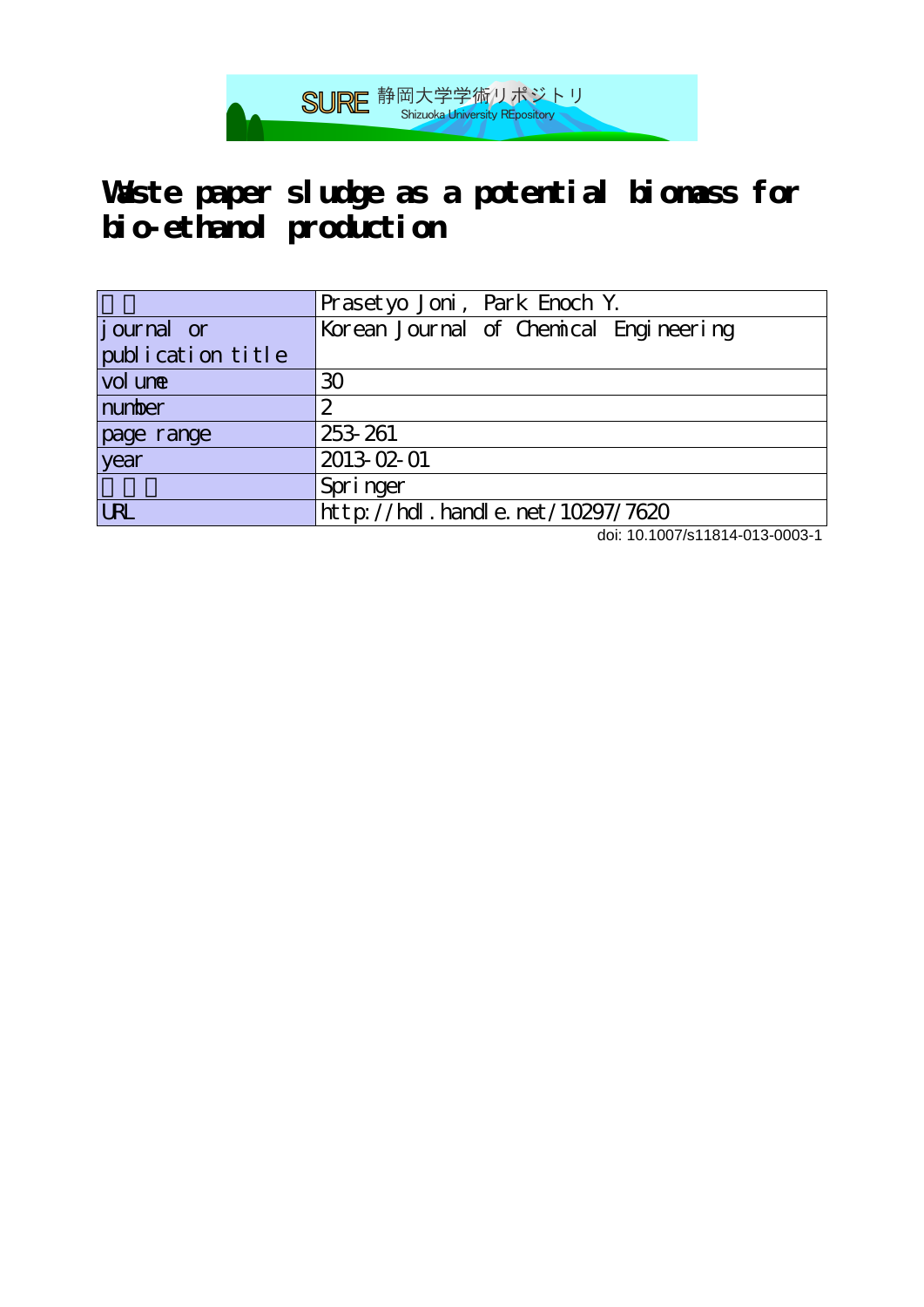## Korean J. Chem. Eng.

| 2 | Waste paper sludge as a potential biomass for bio-ethanol                        |  |  |
|---|----------------------------------------------------------------------------------|--|--|
| 3 | production                                                                       |  |  |
| 4 | Joni Prasetyo and Enoch Y. Park*                                                 |  |  |
| 5 | Laboratory of Biotechnology, Graduate School of Science and Technology, Shizuoka |  |  |
| 6 | University, 836 Ohya, Suruga-ku, Shizuoka 422-8529, Japan                        |  |  |
|   |                                                                                  |  |  |

 \* To whom correspondences should be addressed. E-mail: **acypark@ipc.shizuoka.ac.jp** 

Present address (Joni Prasetyo): Center for Bioindustrial Technology, Agency for Assessment and Application of Technology (BPPT), Indonesia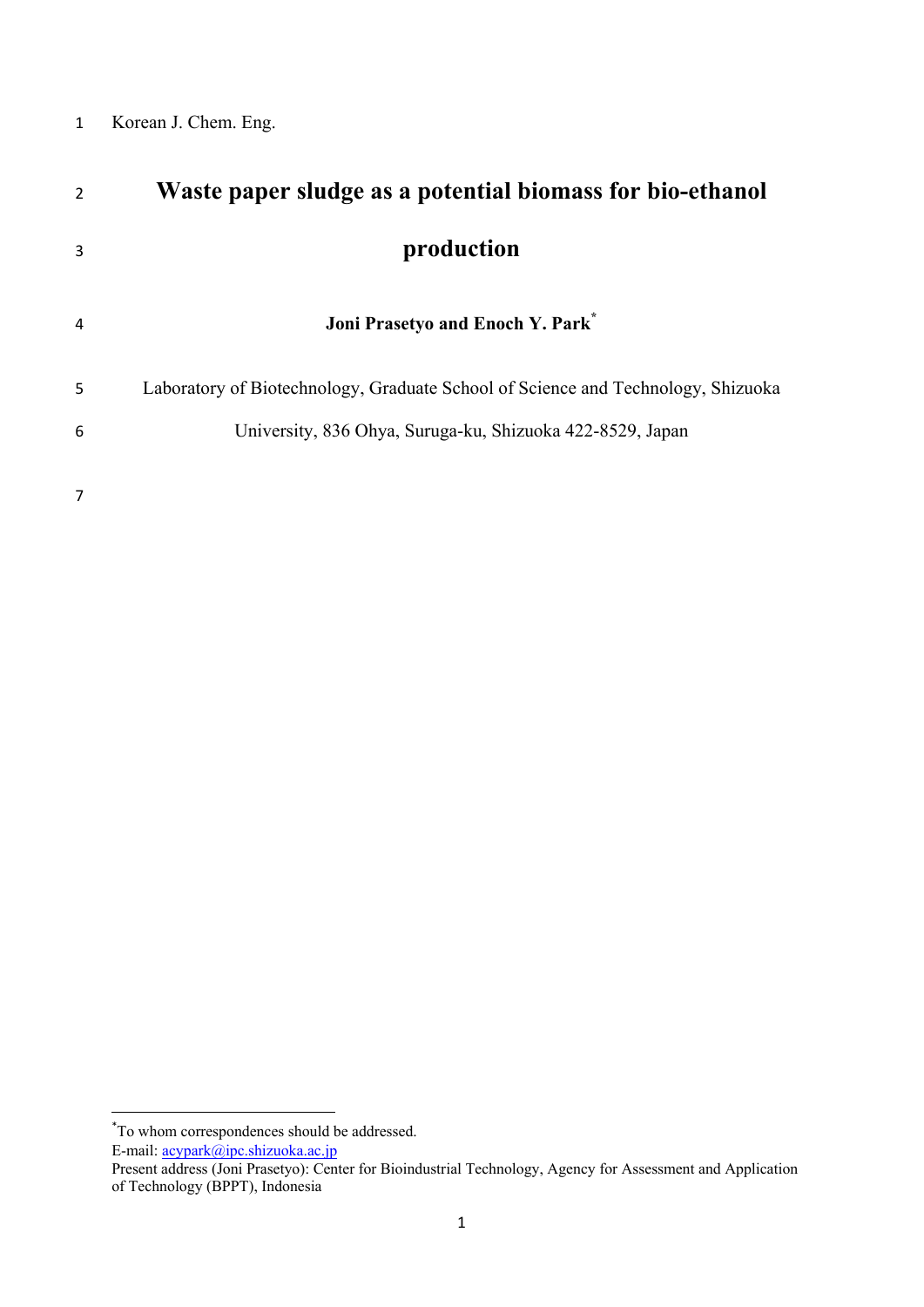**Abstract–**This review describes the utilization of paper sludge (PS), which is considered as a waste from pulp and paper industry. Its advantages bring PS as the most potential cellulosic biomass for bio-refinery research and applicable for industrial scale. Some of the grain based biofuels and chemicals have already been in commercial operation, including fuel ethanol or biochemical products. Unfortunately, research and application of PS is handling yet in their infancy and suffer from large scale since low productivity. Reviewing many researches that working at the utilization of PS for bio-refinery could encourage the utilization of PS from research at laboratory to be applied in industry. For the reason, PS usage as raw material in industry, it will be effectively solving the environmental problems caused by PS with clean technology. In addition, its conversion to bio-ethanol could offer the alternative solution of energy crisis from fossil fuel. Two methods of PS utilization as raw material for bio-ethanol production are introduced. The simultaneous saccharification and fermentation (SSF) using cellulase produced by *A. cellulolyticus* and thermotolerant *S. cerevisiae* TJ14 gave ethanol yield 0.208 (g ethanol/g PS organic material) or 0.051 (g ethanol/g PS). One pot bioethanol production as a modified consolidated biomass processing (CBP) technology gave ethanol yield 0.19 (g ethanol/g Solka floc) and considered to be the practical CBP technology for its minimizing process.

Key words: Paper sludge, Cellulase, Bio-refinery, SSF, *Acremonium cellulolyticus*,

*Saccharomyces cerevisiae*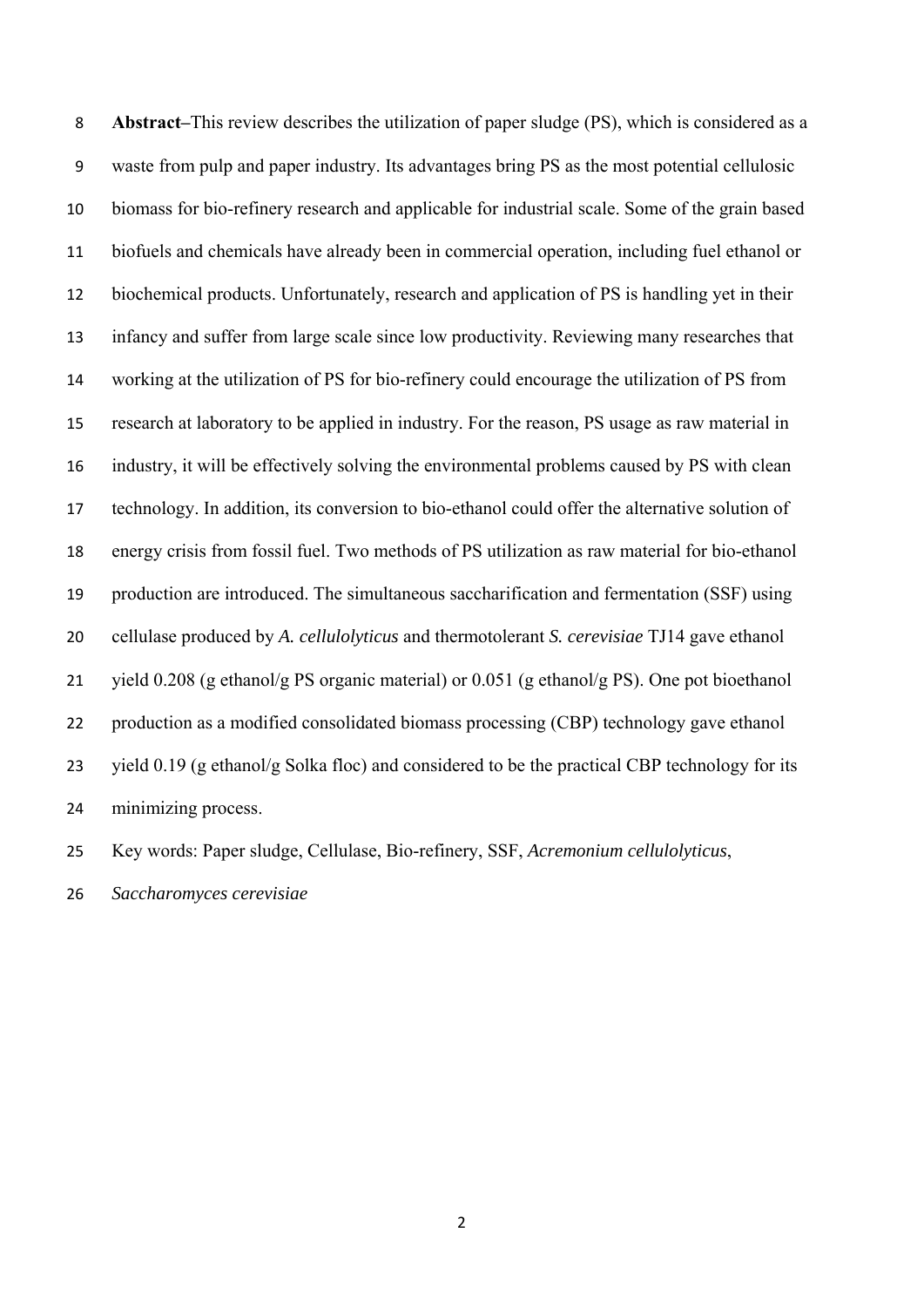#### **BIOMASS**

 Biomass, in term for energy, means plant based material. The main difference between biomass and fossil fuels is one of time scale. Biomass takes carbon out of the atmosphere while it is growing, and returns it as it is burned. This process maintains a closed carbon 31 cycle with keeping stable  $CO<sub>2</sub>$  levels in atmosphere. There are five basic categories of material [1]: Virgin wood, Energy crops, Agricultural residues, Food waste, and Industrial waste and co-products.

 The first generation ethanol production (1G) is useful but in many cases there is a limitation above which they cannot produce enough bio-fuel without threatening food supplies and biodiversity. These issues are affecting investor confidence [2]. The second generation bio-ethanol (2G) solve these problems and can supply a larger proportion for fuel supply sustainably, affordably, and greater environmental benefits by using biomass of the residual non-food like agricultural residues, food waste, and industrial waste or its co-product [3]. The structures of ligno-cellulosic biomass (plant) mainly contain cellulose, hemicelluloses and lignin (Table 1). In addition, the lignocelluloses also contain a variety of plant-specific chemicals in the matrix, called extractives (resins, phenolics, and other chemicals), and minerals (calcium, magnesium, potassium, and others). Unfortunately, the

## Table 1

 production cost of 2G bio-ethanol is still rather high, irrespective of the lingo-cellulosic feedstock used, and the development of a commercially competitive process for 2G technology poses a challenge [5,6]. Recently, techno-economic of the 2G bio-ethanol has been assessed and the simulation showed that 2G bio-ethanol from sugar cane bagasse and leaves in Brazil is already competitive (without subsidies) with 1G starch-based bio-ethanol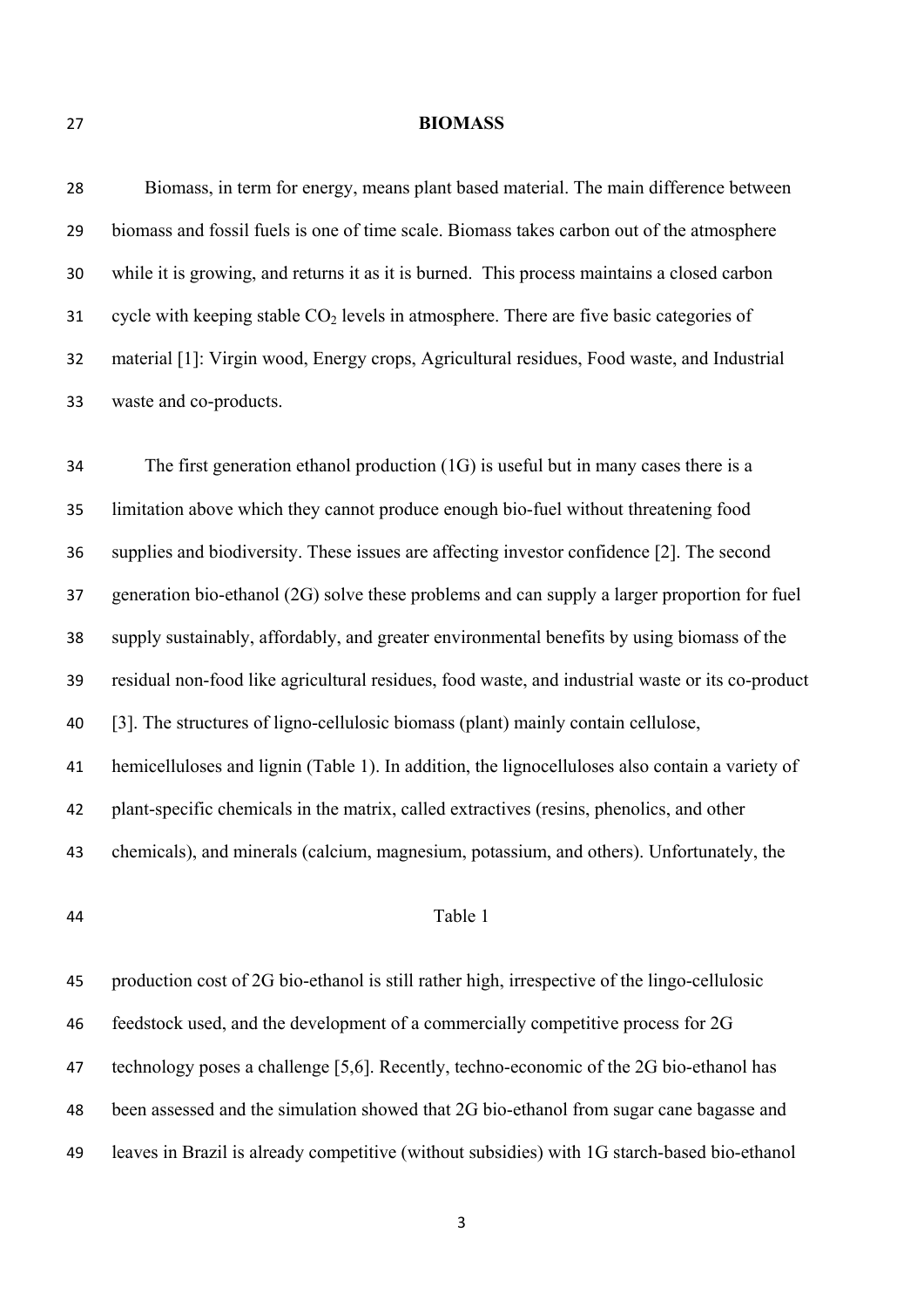production in Europe [7]. This process will be more feasible when subsidies like cellulase production itself also from cellulosic biomass, which means reducing the cost of cellulose-hydrolytic enzymes [5].

 By mechanical grinding and phosphoric acid swelling would improve saccharification yield (SY) of biomass and the improvement of SY will elevate the efficiency of ethanol production [8]. To remove hemicelluloses in ligno-cellulosic material, the recycled PS and cotton gin waste were mixed with steam explosion as effective pre-treatment. This pre- treatment method generated toxic compounds to fermentable microorganisms. By mixing recycled PS, which contains calcium carbonate, this over-liming can eliminate the toxic compound [9]. The PS as carbon source to produce bio-ethanol without any pre-treatment is the advantage compared other ligno-celluloses materials since most of lignin already removed in pulping process of paper industry. Therefore, no inhibitor like furfural and hydroxymethylfurfural that are derivatives from lignin can be neglected. The present of those compounds significantly influence the performance of cellulase and ethanol fermentation by yeast [10, 11].

#### **WASTE PAPER AS BIORESOURCE**

## **1. Waste paper as biomass**

 PS including waste papers, categorizes Industrial waste, is sludge from pulp and paper mills. The sludge is mainly cellulose fiber generated at the pulping process (Fig. 1) prior to entering the paper machine [12]. PS, also known as paper fiber bio-solids, is the residue left

## **Fig.** 1

 over from the paper recycling process. It consists of unusable short fibers, inks and dyes, clay, glues and other residue, along with any chemicals used in the recovery process [13]. In Japan,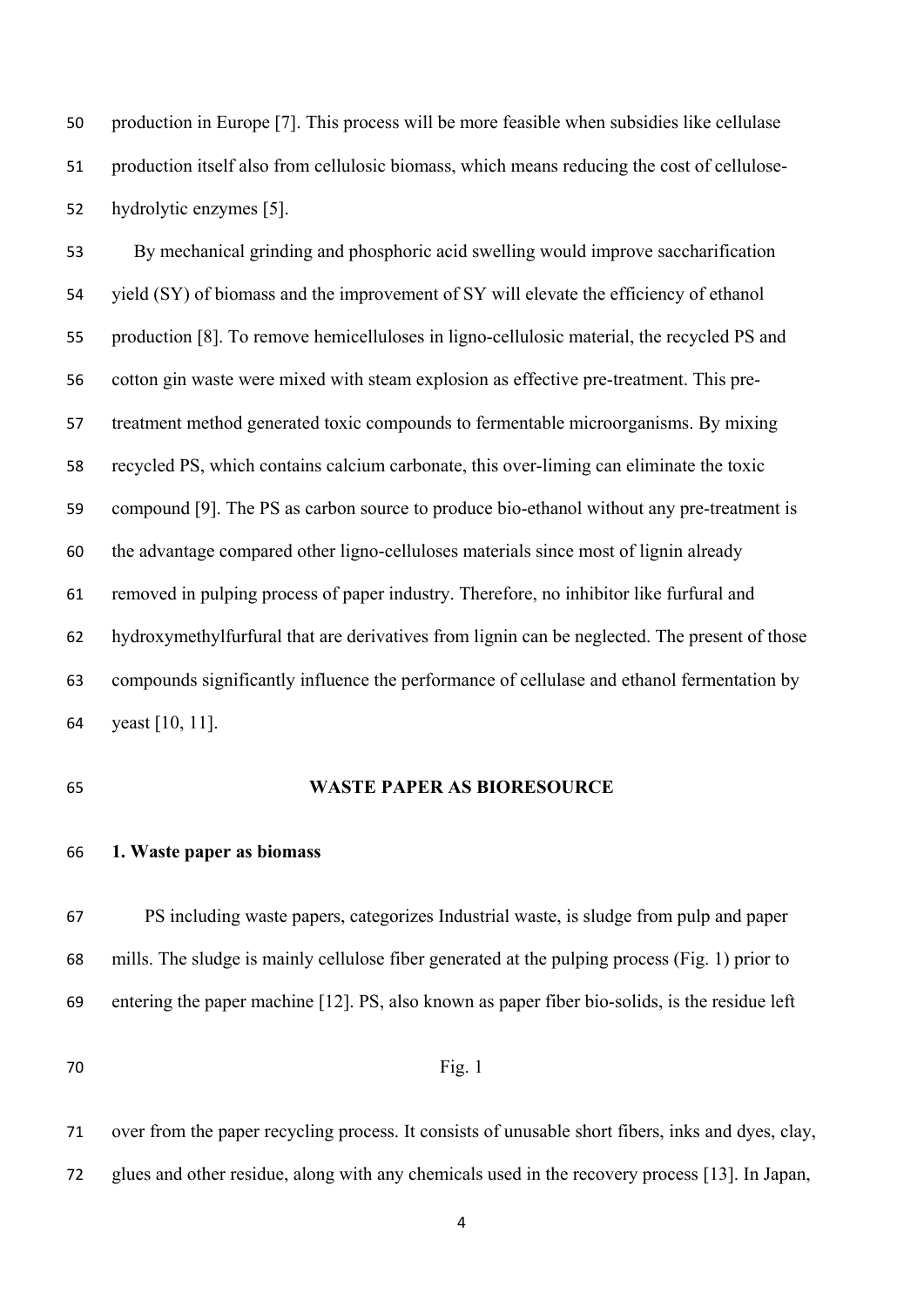5 million tons of PS, consisting of 24.5% cellulose, 10.5% clay, and 65% water (Table 2), is annually discharged from the paper manufacturing industry. More than 40% of the clay contains kaolin and silica together with other elements (Table 3) such as Si, Ti, Al, Fe, Mn, Na, and K [14, 15].

## Tables 2 and 3

 Some PS materials also contain non-glucan carbohydrate (Xylan and Mannan) [16]. At a single mill in Georgia produced about 100,000 dry tons of solid waste in a year [13]. Estimation of PS produced in fifteen members European countries was more 10 million tons in 2001 [17]. In the pulp sludge waste contains a mix of hundreds of chemicals that can harm the environment. In British Columbia, it took years to get laws that made the mills install secondary treatment to clean up the effluent. A quick survey of PS on the Internet indicates 84 that most safe water advocates considered it an "environmental disaster". Different colors soon appeared in the pile, white, brown, reddish-orange, and were mixed in by bulldozers [13].

 An evolution of biomass residue in recent year's considerable attention has been focused on energy conversion. In Turkey, a study demonstrated waste paper could be compacted and utilized as briquetting. Another researcher investigated composting pulp and paper industry solid waste with poultry litter as the amendment has higher level and diversity of micro- nutrients but it needed 30 days of composting to get stability [12]. Alternatively, the PS could be utilized as a raw material for bio-ethanol [18]. Research on cellulosic biomass utilization for biotechnology process is facing problems of the high cost of cellulase production (due to use of pure chemicals in production) coupled with low enzyme activities limits its industrial use [19]. Therefore, efforts are needed to economize cellulase production by media optimization and use of either supplements or additives.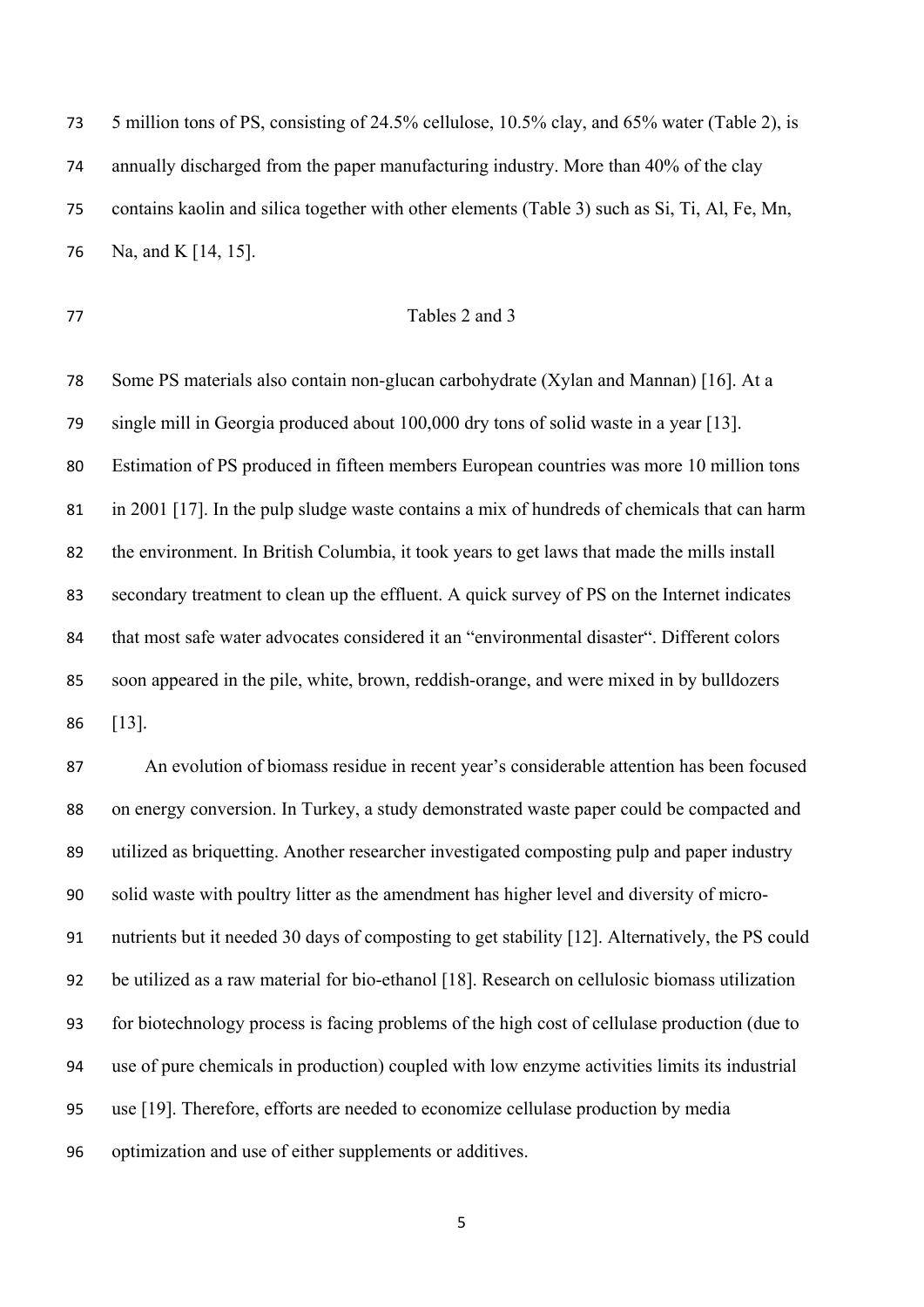The heat generation when *S. cerevisiae* grows under, respectively, anaerobic and aerobic condition without ethanol formation on a defined medium, releases 8.1 and 165.5 kJ/C-mole glucose. The anaerobic process is almost loss-free since most of the enthalpy from glucose is retrieved in ethanol [20]. In addition, the yeast naturally cannot degrade xylose, which was more than 10% of reducing sugars (RSs) from PS. In an industrial scale, bioreactor should be controlled at defined temperature using cooling water [21]. Using thermo-tolerant yeast reduces cooling cost and distillation cost as well. Ethanol concentration is also an important 104 factor for bio-fuel production, and should be at least 40  $g/L$  in order to decrease the energy demand in the ethanol separation and purification processes [22]. In order to achieve ethanol concentration to 40 g/L, a research of ethanol production was conducted in semi continuous fed-batch reactor using special designed bio-reactor. However, the starting ethanol concentration was about 20 g/L and after 36 h reached 40 g/L [23]. Solid-state fed-batch fermentation as alternative process was conducted by rotary drum and gas phase containing 110 ethanol was collected by the condensate at  $-10^{\circ}$ C as the ethanol product [6]. In this process, external energy was needed to cool down the product. Considering the energy balance, this method will be hard in industrial application.

## **2. Treatment of Waste PS**

 Landfills with PS are creating environmental and economic problems. The current legislative trend in many countries is to restrict the amount and types of materials permitted in landfills. Plants with on-site landfills are running out of storage space, and are faced with the environmental concerns and liabilities involving potential ground water contamination from earlier disposal practices [24]. On the other hand, disposing of PS by incineration creates environmental problems, especially contamination of ground water, and legislative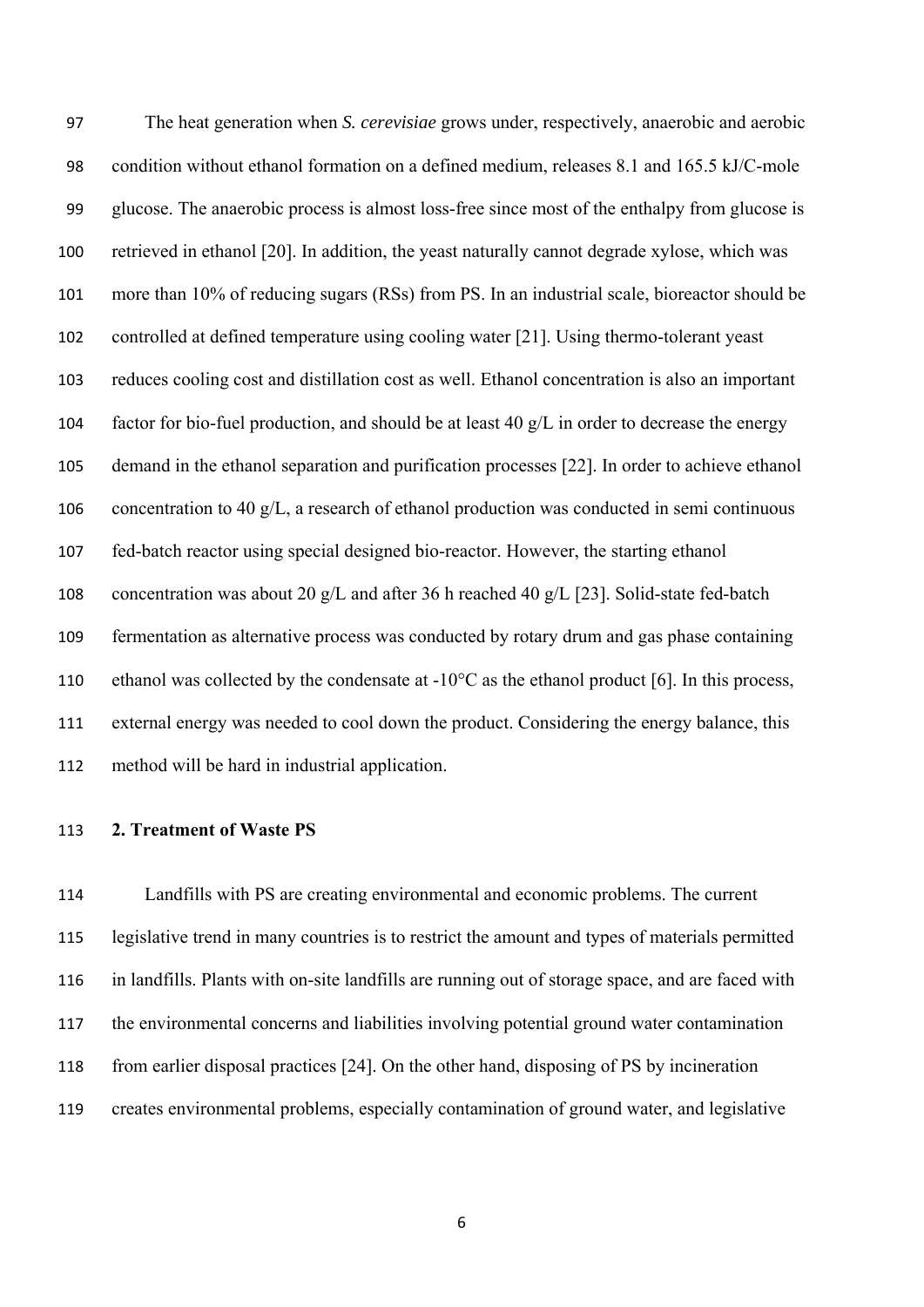trends in many countries are restricting the amount and types of materials that are disposed by landfill [25].

 Many research tried to handle the environmental problem of PS. A research to recover Pb, an element in clay from PS, did by employing a hydrothermal reaction at 95–100°C under alkaline conditions. Chemical and physicochemical methods require high temperatures  $(140-160^{\circ}\text{C})$ , but it is corrosive in nature and demand neutralization. Moreover such methods offer low yield of carbohydrates and generate inhibitors for further microbial processes [24]. This process is energy-intensive and not feasible to be applied for industrial scale [24, 26]. In term of PS function, its high calcium in PS could be used as a liming agent and adds to the organic matter levels of soil. Therefore, PS ash, which contains lime more than 10%, is valuable as a liming agent in agricultural applications. This PS was treated by combustion to produce PS ash (PSA). Seventy percent of PSA was sold to end users and 30% of it being recycled in landfills since PSA acts as a liming agent and adds to the organic matter levels of soil [27]. However, combustion of PSA is energy intensive process and one of reasons of increased carbon dioxide evolution. Therefore, finding alternative uses for PS would be of economic benefit to paper mills and would have a positive environmental effect [28].

## **CELLULASE**

 Cellulase is an inducible enzyme complex involving synergistic action of three major types of cellulase: endo-glucanase (EC 3.2.1.4), exo-glucanase (EC 3.2.1.91, CBH) like 139 cellobihydrolase and  $\beta$ -glucosidase (EC 3.2.1.21). These enzymes are produced by a number of bacteria and fungi though species of *Trichoderma* and *Aspergillus* are most reported [29]. Another potential fungi, *Acremonium cellulolyticus* C-1 (FERM P-18508) [30], is a hyper cellulase producer mutant from the wild type *A. cellulolyticus* Y-94, and also produces other enzymes like xylanase, amylase and β-1,3-glucanase. Latest research of enzymatic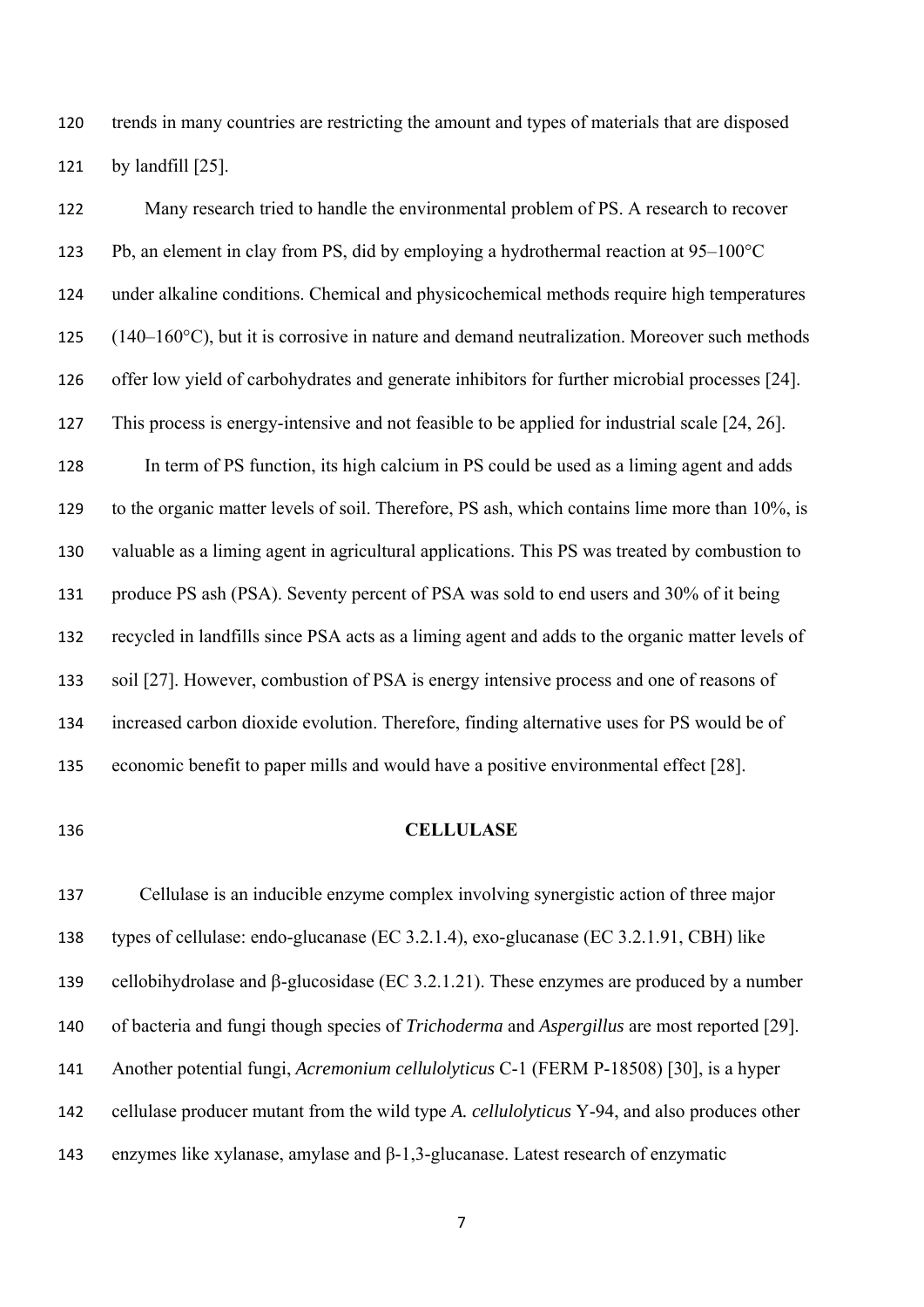| 144 | degradation mechanism cellulose by A. cellulolyticus, 12 distinct endo-cellulase component                   |  |  |  |
|-----|--------------------------------------------------------------------------------------------------------------|--|--|--|
| 145 | with naming as cellulase I, I-a, I-b, I-c, I-d, III-c, III-d, III-e, III-f, III-A, III-B and IV and 4        |  |  |  |
| 146 | $\beta$ -glucosidase with naming as $\beta$ -glucosidase I, I-a, II and III. The key enzyme in the cellulase |  |  |  |
| 147 | of A. cellulolyticus system is III-A because the high purification of cellulase III-A has potent             |  |  |  |
| 148 | ability to produce glucose from cellobiose through enzymatic reversion or                                    |  |  |  |
| 149 | transcellobiosylation followed by hydrolysis without any participation of $\beta$ -glucosidase. No           |  |  |  |
| 150 | evidence for the existence of exo-cellulase was found in the cellulase system of A.                          |  |  |  |
| 151 | cellulolyticus [31].                                                                                         |  |  |  |
| 152 | The concept of incorporation of adsorption of cellulase on cellulosic substrate due to its                   |  |  |  |
| 153 | heterogeneous nature, involve more steps than classical enzyme kinetics. The major steps are                 |  |  |  |
| 154 | described in Fig. 2 and explained as follow [32]:                                                            |  |  |  |
| 155 | Fig. $2$                                                                                                     |  |  |  |
| 156 | Absorption of cellulases onto substrate via the binding domain.<br>1.                                        |  |  |  |
| 157 | Endo-cellulase will bind cellulose in the middle at amorphous region become<br>a.                            |  |  |  |
| 158 | shorter cellulose.                                                                                           |  |  |  |
| 159 | b. Cellobiohydrolase (CBH) will bind cellulose from the edge (left and right                                 |  |  |  |
| 160 |                                                                                                              |  |  |  |
|     | crystalline region) and breaking it down into very short chain of cellulose like                             |  |  |  |
| 161 | cellobiose, cellotriose                                                                                      |  |  |  |
| 162 | β-glucosidase breaks down the short chain of cellulose into glucose.<br>$\mathbf{c}$ .                       |  |  |  |
| 163 | 2. Location of bond susceptible to hydrolysis on the substrate surface (at chain end will                    |  |  |  |
| 164 | be degrade by CBH, in the middle of chain, usually amorphous region; the cleavable                           |  |  |  |
| 165 | bond will be done by endo-cellulase).                                                                        |  |  |  |
| 166 | Formation of enzyme-substrate complex by threading of the chain end into the<br>3.                           |  |  |  |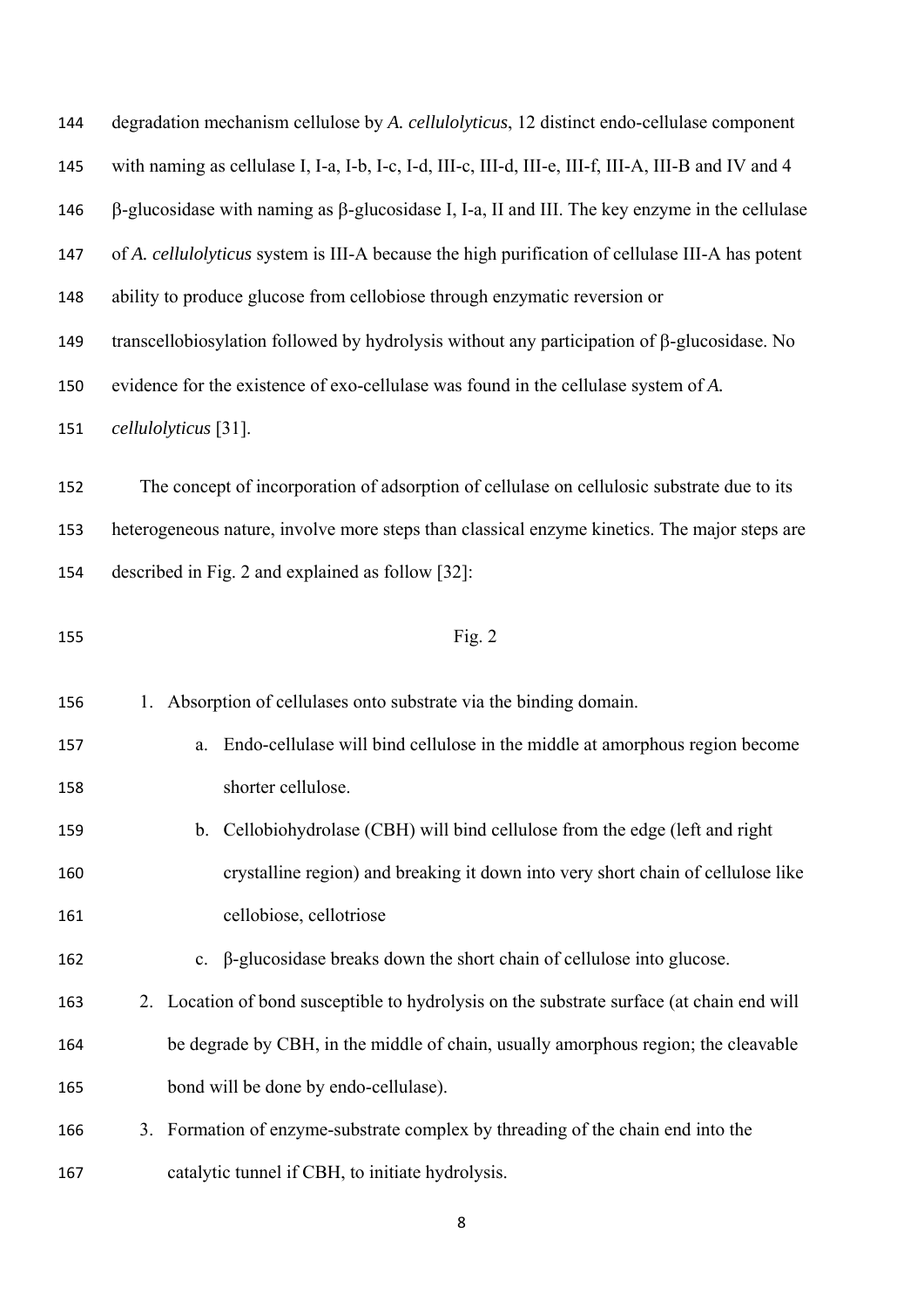168 4. Hydrolysis of  $\beta$ -glycosidic bond and simultaneous forward sliding of the enzyme along the cellulase chain.

5. Hydrolysis of cellobiose to glucose is done by β-glucosidase.

171 In addition, the mechanism of β-glucosidase was explained according to Mata [33] involves the first step protonation of the anomeric oxygen atom by an acidic group of the enzyme to give the aglyconemoiety of the substrate. The glycosyl-enzyme intermediate could be either a stabilized carbocation or a covalent intermediate. Recent studies point to a covalent glycopyranosyl intermediate. As a result, a group of the enzyme is involved in a general base catalysis, and a hydroxy group is stereospecifically added to the glycosyl moiety of the substrate. Water, alcohols or some other hydroxy compound can be involved as hydroxy-group donor.

 Cellulase has an important crucial role in the environmentally friendly utilization of cellulolytic biomass. The effectiveness of the cellulase performance was determined by the synergistic combination of these three enzymes. Therefore, if the breaking and cleaving reactions of cellulose are performed at an acidic pH, but the hydrolytic reaction to produce the monosaccharide is accomplished at a neutral pH, then the saccharification yield may be improved.

## **1. Cellulase production by** *A. cellulolyticus* **utilizing waste PS**

 PS is a waste material that should be recovered and reused. It is cheap and abundant, but its disposal is a problem in environmental terms. Therefore, it would be useful to bio-convert PS to the high-value bio-product, cellulase. Utilizing of PS to produce cellulase is a key step in order to utilize cellulosic biomass because of cost efficiency.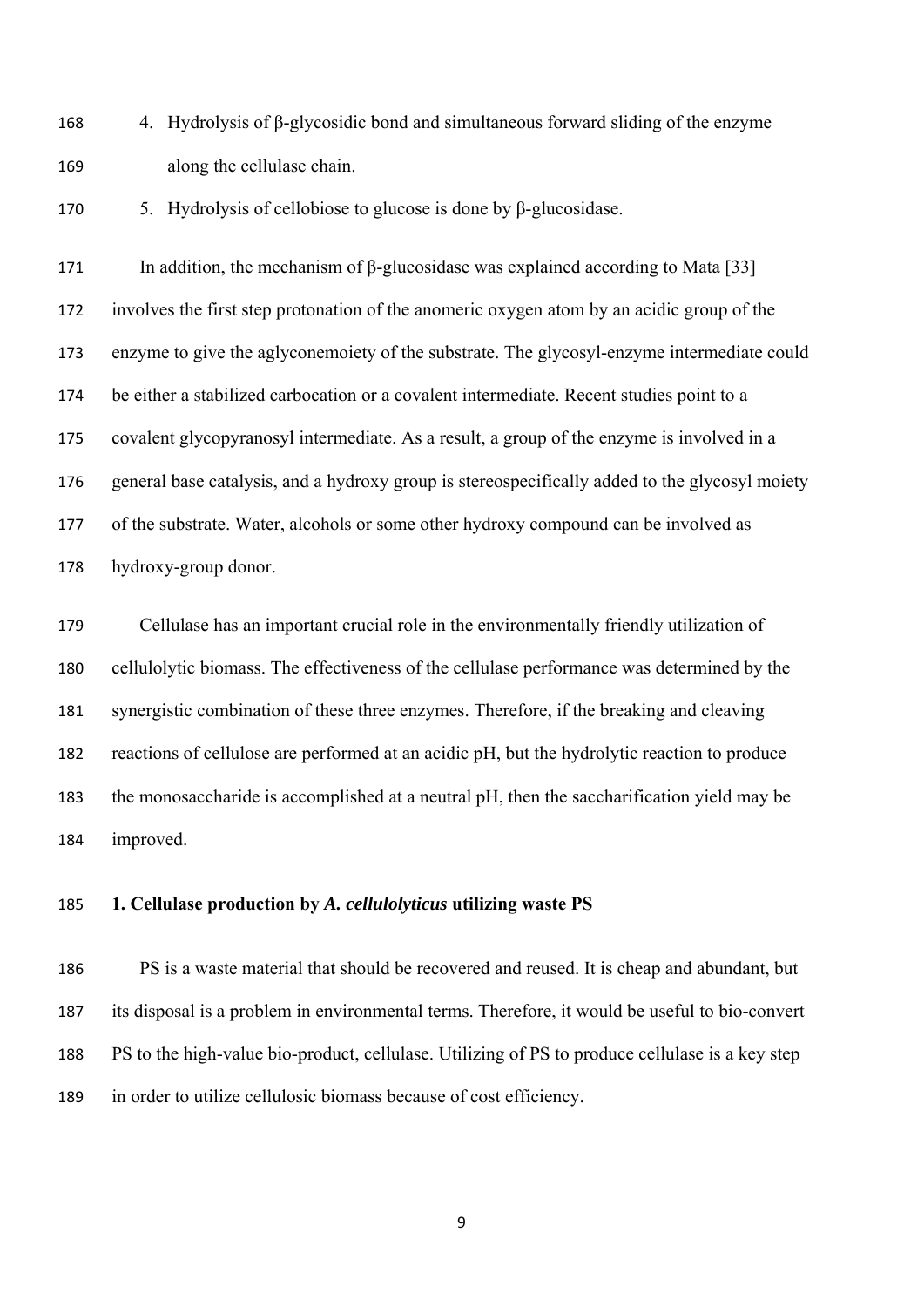A research that conducted cellulase production from the waste of cellulosic biomass, PS, has been conducted. This work can answer the bottleneck of the utilization of the waste cellulosic biomass as carbon source for research in bio-refinery. The problem of the price for cellulase can be minimized. In additional, this work also solves environmental problem. The usual PS was collected off primary clarifier sludge dewatering process for the production of virgin wood fibre, which is a mixture of pine, cypress and eucalyptus. Therefore microorganisms that can consume celluloses from several origins are essential for cellulase production utilizing PS. *A. cellulolyticus* cells were potential cellulase producer and applied to produce cellulase from PS.

 This product, cellulase, can be used for the saccharification of any cellulosic biomass, including PS itself, without any pre-treatment. In the study, dissolved oxygen concentration (DO), PS amount, feeding time, pH, buffer, and nutrients affected cellulase production. Referring to DO, minimum DO level in different pH-controlled culture was higher than 30%, suggesting that DO is not a limiting factor in cellulase production. Since pH and buffer was important factors we investigated intensively already. The optimum pH for cellulase production by *A. cellulolyticus* was pH 6.0, in the highest cellulase activity. The mail cause was the highest b-glucosidase activity at this condition [34]. Feeding time, nutrient and PS amount are also the most significant factors. The feeding time and nutrient can be controllable, but the PS amount causes problem, which were encountered due to the viscosity of the culture. The viscosity resulted in mass transfer limitations. However, these could be overcome by fed-batch culture. Unfortunately, when more than 2 feedings added, it resulted in a very high increase in the amount of clay (more than 30%), which affected cell growth. The effect of clay on cellulase production be still investigated in utilization of PS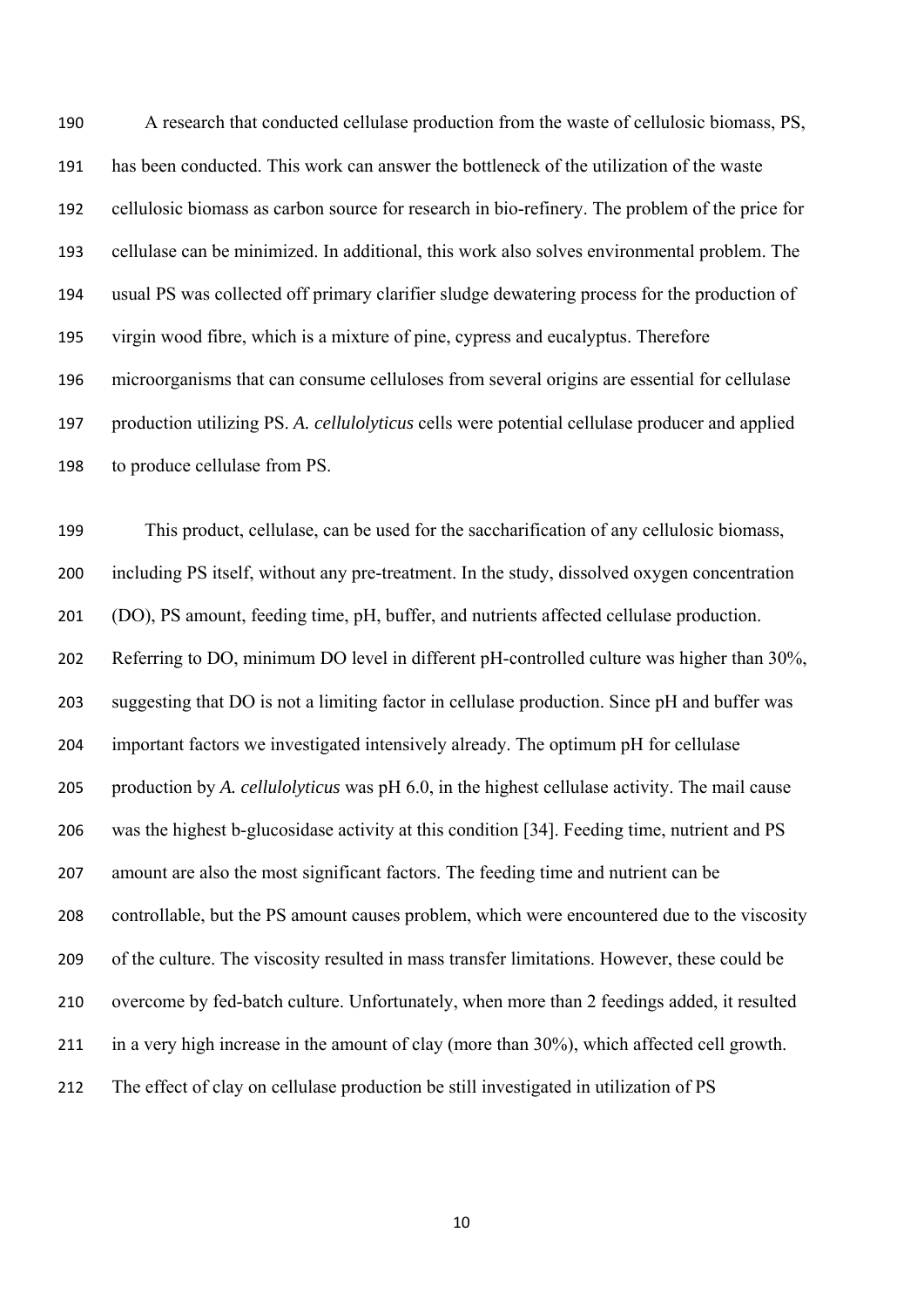Clay may immobilize or adsorb cellulase on its surface or pores. To confirm this, the clay was mixed with cellulase solution and precipitated by centrifugation at 4000 rpm for 10 min. It was then washed with buffer and used for saccharification of PS for 60 min. However, the formation of reducing sugars was not detected. Moreover, cellulase activity in the supernatant was not significant different from before mixing. This indicates that the clay constituent of PS had not adsorbed or immobilized the cellulase present in the culture. As the results, cellulase can be produced in pH controlled using PS in the culture of *A. cellulolyticus*, and the enzyme concentration reached 10.96 FPU/mL (Fig. 3) in a fed-batch operation. The produced cellulase can be used for PS saccharification.

## **Fig. 3.**

## **2. Saccharification using cellulase from PS**

 The saccharification of PS offers many advantages rather than other ligno-cellulosic biomass. In general, the composition of PS is almost the same with paper, but the length of cellulose is shorter. Luckily, the shorter cellulose is the easier to be degraded it into monomer (glucose). Another advantage of PS as carbon source is the lignin content which is negligible. Almost all of lignin removed in bleaching process at pulp and paper industry. Lignin is naturally formed to protect a plant [35]. Removing lignin from cellulosic biomass makes the cellulase more accessible to cellulose. Utilizing PS as carbon source can be done without any pre-treatment. Therefore, the utilization of PS as carbon source is strongly recommended. The PS saccharification has been optimized using the cellulase from *A. cellulolyticus*. The presence of clay in PS did not directly inhibit the hydrolysis of PS organic material (PSOM) but it influenced the pH of the solution. The buffer type was also a key factor in the performance of the *A. cellulolyticus* enzyme. The most effective buffer for this cellulase was maleate buffer [25]. The optimal condition was determined by 3 parameters: PSOM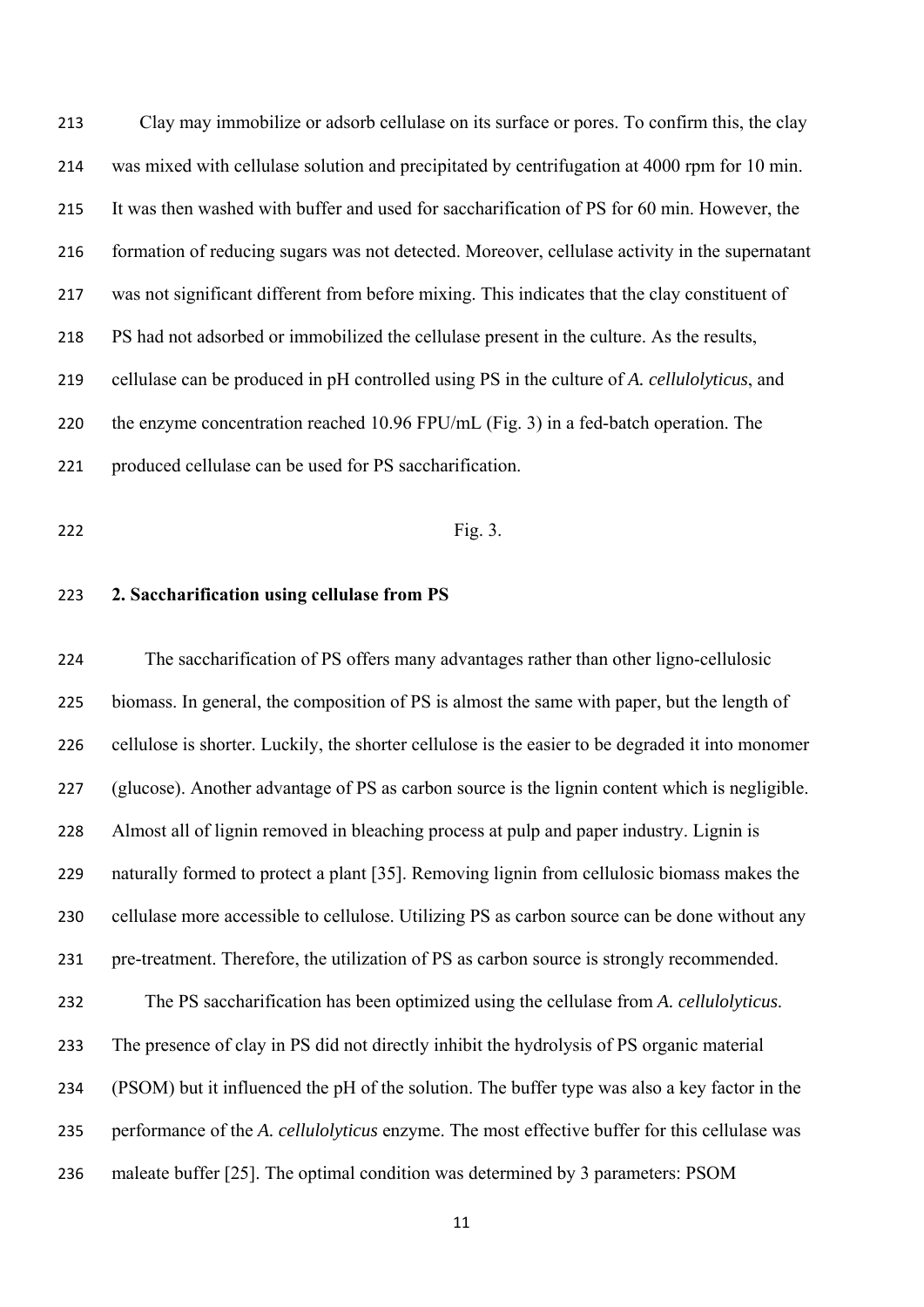237 concentration  $(g/mL)$ , cellulase concentration (FPU/mL) and maleate buffer concentration in Molar. A simulation-computation of saccharification showed that it could be degraded 100% at low concentration of PS but it needs high amount of cellulase (more than 40 FPU/g PSOM).

## **Fig. 4.**

 Unfortunately, the higher concentration of PS is, the less of saccharification is because of mass transfer limitation. Another problem of saccharification is the high concentration of glucose could inhibit the cellulase itself [36].

In conclusion, utilization of PS depends on 3 parameters:

- 246 1. The pH stabilization will depend on the clay amount or type. The more clay will need the higher concentration of buffer. However, the concentration of maleate buffer is limited. At 1 Molar maleate buffer, the buffer is saturated [25].
- 249 2. The amount of PS. This amount of PS will influence the viscosity and effecting mass transfer limitation. Mass transfer limitation means the sugar, which is release by saccharification process, cannot disperse freely because of the viscosity. This condition can be minimized by agitation. Unfortunately, the higher concentration
- makes the condition become semi solid.

 3. The amount of cellulase is of course the key factor. However the effectiveness of saccharification is influence by the other parameters. The amount of PS could cause mass transfer limitation. The mass transfer limitation make the glucose concentration will be collected in certain area. Furthermore, this high glucose will inhibit the cellulase activity. Therefore, the higher concentration of cellulase will not produce glucose linearly event there is enough PS to be hydrolysed.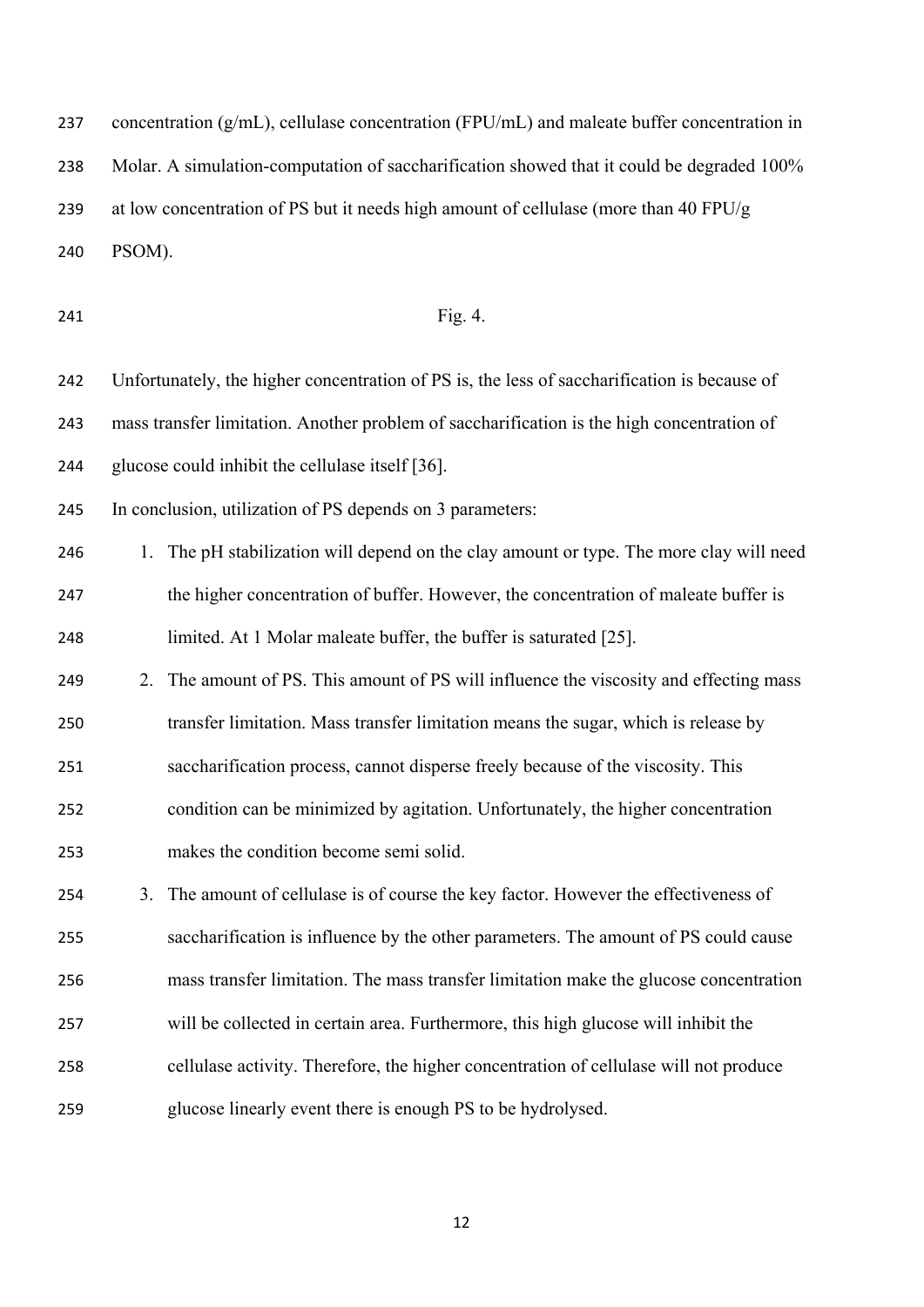For example, the maximum RS for PS using cellulase of PS is 38.4 g/L using 75.6 g/L of PSOM, in 1.06 M maleate buffer (pH 5.2) and cellulase 20 FPU/L. This condition can be different for different PS.

## **3. Simultaneous saccharification and fermentation (SSF)**

 Utilizing the PSOM as carbon source to produce ethanol as renewable energy means solving environment problem and reducing energy crisis as well. Bio-ethanol from PS can reduce the dependence on fossil fuel. In order to overcome fossil fuel crisis and to slow global warming, bio-ethanol produced from PS is as an alternative energy. Utilizing feedstock PS, which is considered as a waste in industry [37, 38], is economically feasible to produce bio-ethanol in second generation since its lower cost for the raw material rather and is not compete with human need as in the first generation. The most crucial factor of ethanol production from PS depends on how efficient saccharification is: the amount of sugar produced and how fast the sugar produced. Using cellulase from PS needs only simple separation such as removing insoluble materials like clay and other biomass is required. The performance of SSF was much more

effective compare to separated hydrolysis and fermentation (SHF) (Fig. 5).

276 Fig. 5.

 Fifty grams per litter of PSOM was used, the ethanol yield based on initial PS organic material (*Y*e/PSOM) of SHF and SSF were 0.12 and 0.23 (g ethanol/g PSOM), respectively, but ethanol concentration with SSF was 11.4 g/L. However, when the PSOM concentration was 280 increased the ethanol concentration increased to nearly 40  $g/L$ , but the  $Y_{e/PSOM}$  was decreased. The reason why the ethanol yield was decreased may be caused by mass transfer limitation. PSOM is only 25% of PS, meaning that 150 g PSOM is equivalent to 600 g PS/L. It is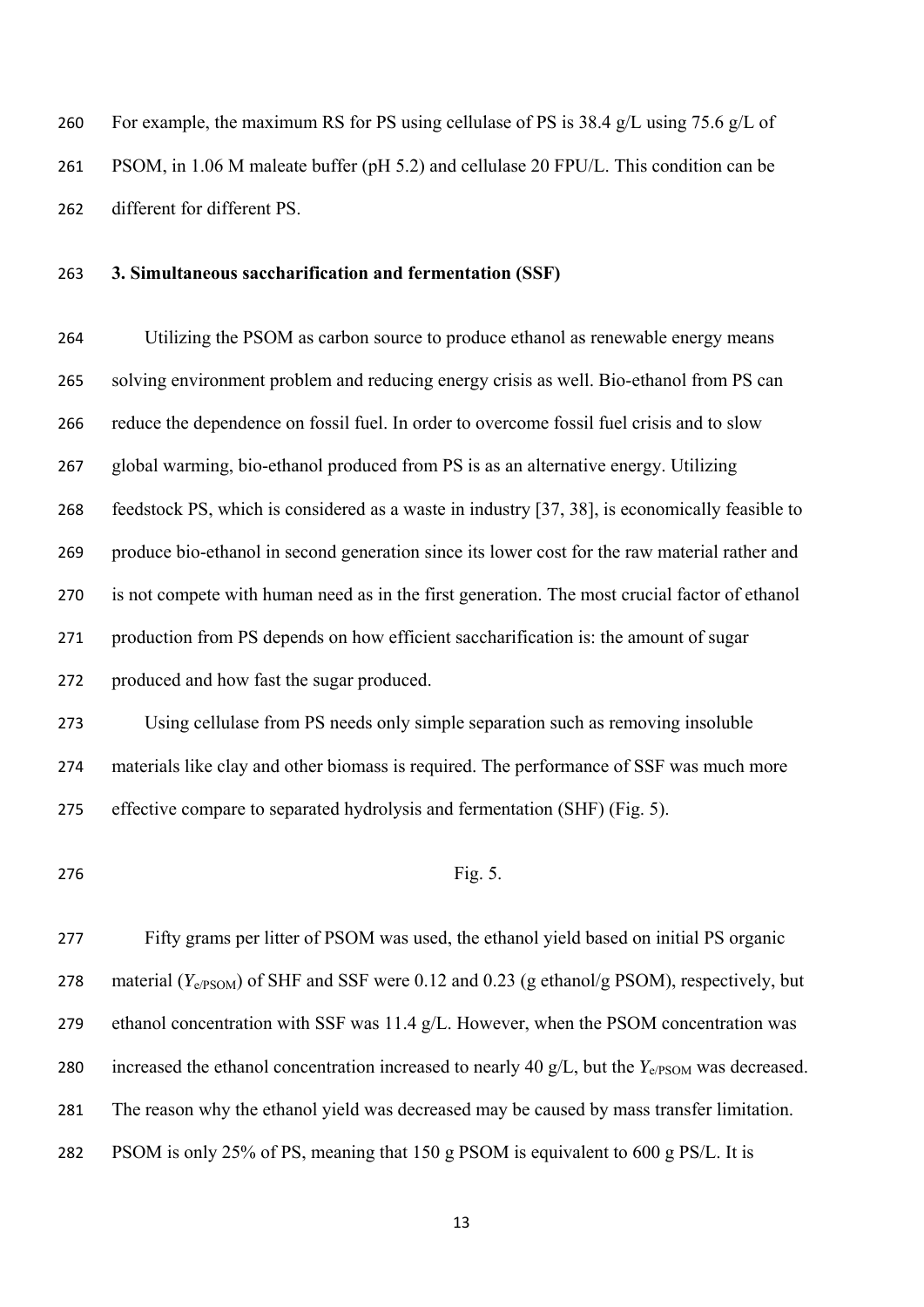impossible to mix 600 g/L of PS homogeneously, which decrease performance of enzymatic hydrolysis. This is shown the decreased ethanol yield with the increase in PS concentration. In order to increase ethanol concentration it needs to increase PSOM concentration. In the region from 50 to 165 g PSOM/L the ethanol concentration was in proportional to the initial PSOM concentration. The 165 g PSOM/L was the maximum amount in flask scale operation, 288 and produced 37 g/L of ethanol with the  $Y_{e/PSOM}$  of 0.21 g ethanol/g PSOM. The effect of PS concentration on ethanol production is shown in Fig. 6. The higher PSOM concentration is the higher ethanol concentration until certain concentration and time whereas the ethanol becomes toxic to *S. cerevisiae*. To increase ethanol concentration up to 40 g/L, there are two options: one is increased cellulase activity for solving glucose limitation; the other one, increased inoculums for activating yeast. Cellulase activity was increase to 35 FPU/g PSOM, which increased the saccharification yield, more than 5%. The 295 ethanol concentration increase from 37 to 40  $g/L$  and the  $Y_{e/PSOM}$  also increased from 0.22 to 0.23 g ethanol/g PSOM. When 20% of inoculums were used, ethanol concentration and *Y*e/PSOM increased to 40 g/L and 0.24 g ethanol/g PSOM, respectively.

## **Fig. 6.**

 When 1000 kg of PS is used for bio-ethanol production using the SSF process, which uses cellulase produced by *A. cellulolyticus* utilizing PS as carbon source, 135 kg of PS was used for cellulase production and produced cellulase 3,180 kFPU saccharified the remaining 865 kg of PS. In this process produced ethanol amount is 51 kg based on the results of SSF (Fig. 7).

## 304 Fig. 7.

 PSOM was used as a carbon source for cellulase production by *A. cellulolyticus* C-1 at 28°C. Culture broth containing cellulase was separated from *A. cellulolyticus* culture, and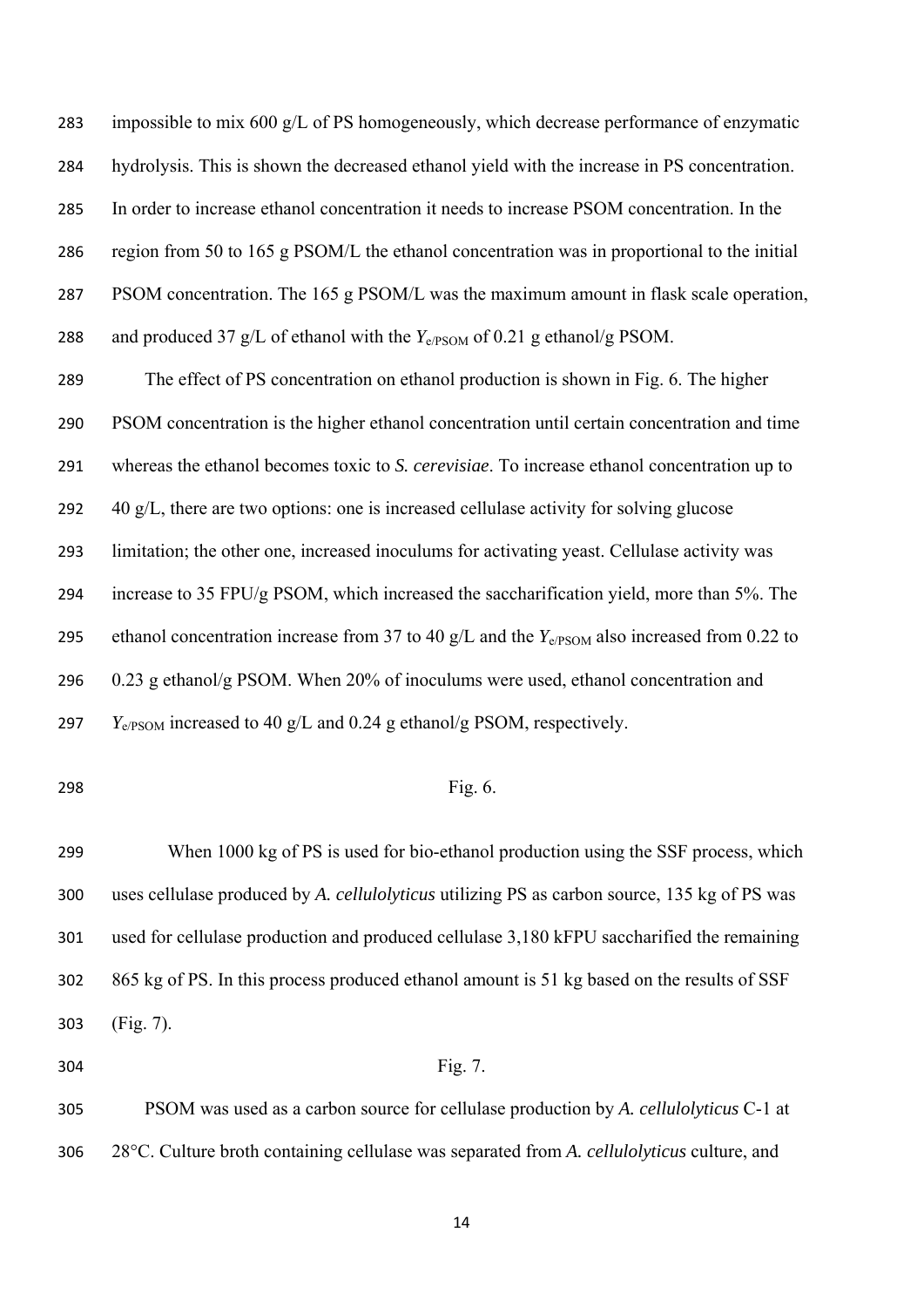used for saccharification of PS in SSF at 42°C. Ethanol fermentation was simultaneously carried out by yeast inoculation with saccharification of PS in SSF. After SSF ethanol solution was separated from SSF culture broth. SSF medium compositions consist of PSOM, 310 5 g/L yeast extract, 10 g/L poly peptone and 4 g/L KH<sub>2</sub>PO<sub>4</sub>. Initial PSOM concentrations were 50, 80 and 110 g/L. After medium sterilization, 15 FPU/g PSOM of PS cellulase and 10% inoculums were added in 500 mL Erlenmeyer flask with working volume of 100 mL. In the experiment containing 170 g/L of PSOM and 35 FPU/g PSOM, culture was not mixed well. In this case, the initial concentration of PSOM was 85 g/L and 35 FPU/g PSOM. After 8 hours, another 8.5 g PSOM (34.7 g PS) with cellulase 35 FPU/g PSOM was added, and final PSOM concentration in the culture was 170 g/L.

## **ONE-POT ETHANOL PRODUCTION**

 Consolidated bioprocessing (CBP) is considered as the most ideal process since its simplification of the conversion process of cellulose to bio-ethanol [39, 40] but SSF is the most appropriate strategy in practice. One-pot bio-ethanol production, including cellulase production, saccharification of cellulose, and ethanol production, was already investigated for bio-ethanol by co-culture of two different microorganisms such as a hyper cellulase producer, *Acremonium cellulolyticus* C-1 and an ethanol producer *Saccharomyces cerevisiae*.

 The CBP was categorized into CBPs I and II. Category I CBP is an engineering method of a cellulase producer to be ethanologenic, while category II CBP of an ethanologen to be cellulolytic. Those microorganisms can produce ethanol from cellulose, followed by the fermentation of the resulting sugars to ethanol in anaerobic growth conditions [14]. Unfortunately, their ethanol tolerances are low due to the low expression of the relevant genes involved in ethanol fermentation or to the low activity of the enzymes encoded by these genes so that the ethanol yield and productivity is low. These bottlenecks can be solved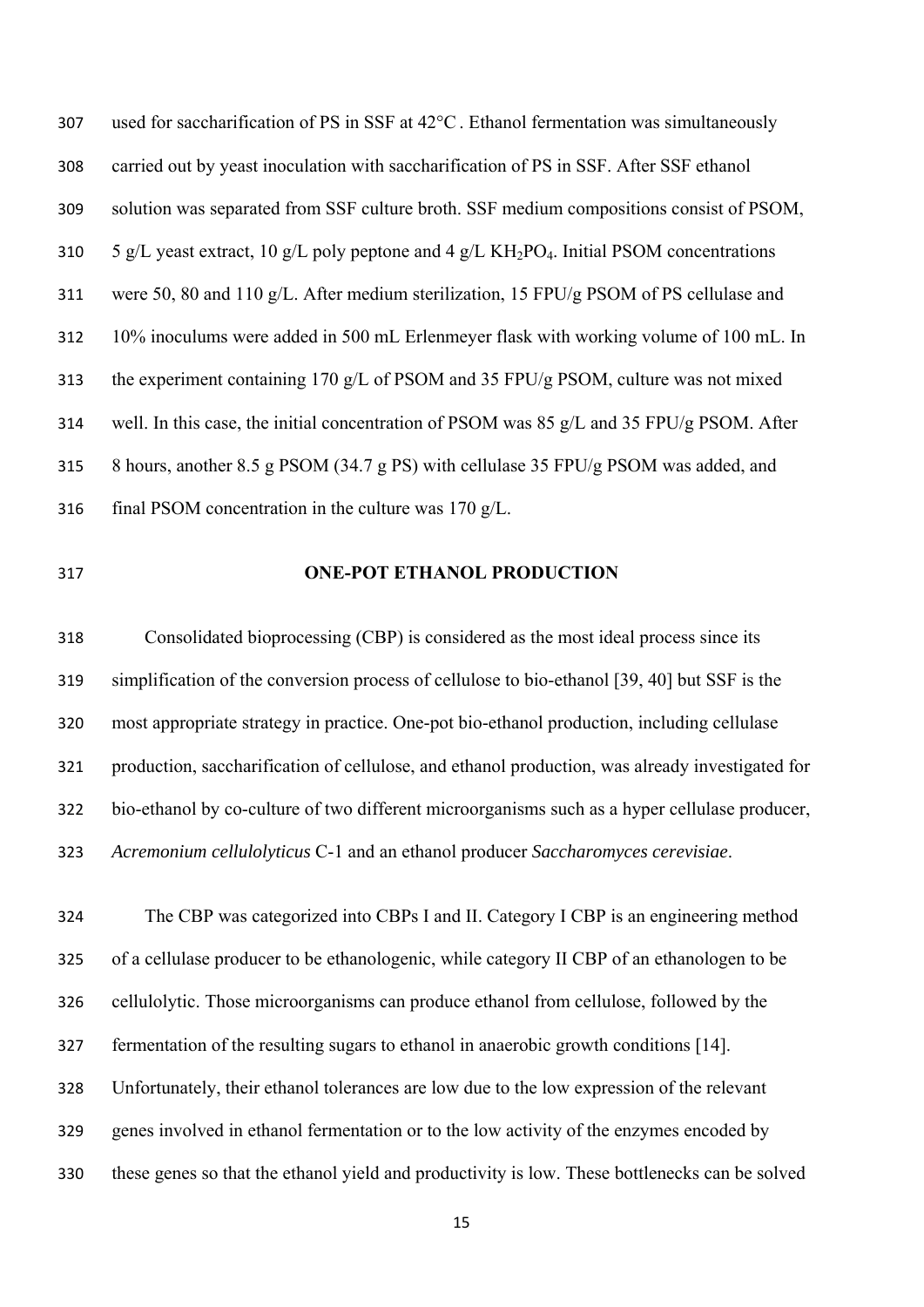by improving the feasibility of the modified CBP in a single reactor using two

microorganisms, cellulase producer and ethanol conversion (Fig. 8). The most difficulties

## Fig. 8

 of ethanol production from cellulose in a single bioreactor using *A. cellulolyticus* and *S. cerevisiae* cells are the co-culture condition, because *A. cellulolyticus* is aerobic microorganism, while *S. cerevisiae* is facultative anaerobic microorganism. In addition, *A. cellulolyticus* and *S. cerevisiae* cells grow in different media. For successful one-pot process for ethanol production, the characteristic of oxygen consumption both microorganisms is the key factor especially for *A. cellulolyticus* as cellulase producer. Timing for inoculation of each microorganism and substrate addition should be managed exactly to get synergism of both microorganism.

 In the ethanol production from Solka Floc (SF), 100% cellulose, *A. cellulolyticus* and *S. cerevisiae* cells consume glucose both for productions of cellulase and ethanol, respectively, and for their cellular maintenances, which cause the ethanol yield based on SF (*Ye/SF*) decreased. It is better to keep in anaerobic condition in the ethanol production phase, but it was necessary to some extent agitation rate to avoid a precipitation of SF inside the reactor. In one pot system, the dissolved oxygen level in the ethanol production phase increased to 20%, which might decrease the carbon flux from glucose to ethanol. It is necessary to optimize the dissolved oxygen both for maximizing ethanol production and for maintaining *A. cellulolyticus* cells actively. So far, this one-pot bio-ethanol production is an alternative strategy as a mimic of CBP, because cellulase production, saccharification of carbohydrate, and ethanol fermentation occur in a single reactor. Cellulase activity remained 8–12 FPU/mL throughout the one-pot process. Using 50–300 g SF/L was used in 500 mL Erlenmeyer flask scale, the ethanol concentration and yield based on initial SF were as 8.7–46.3 g/L and 0.15–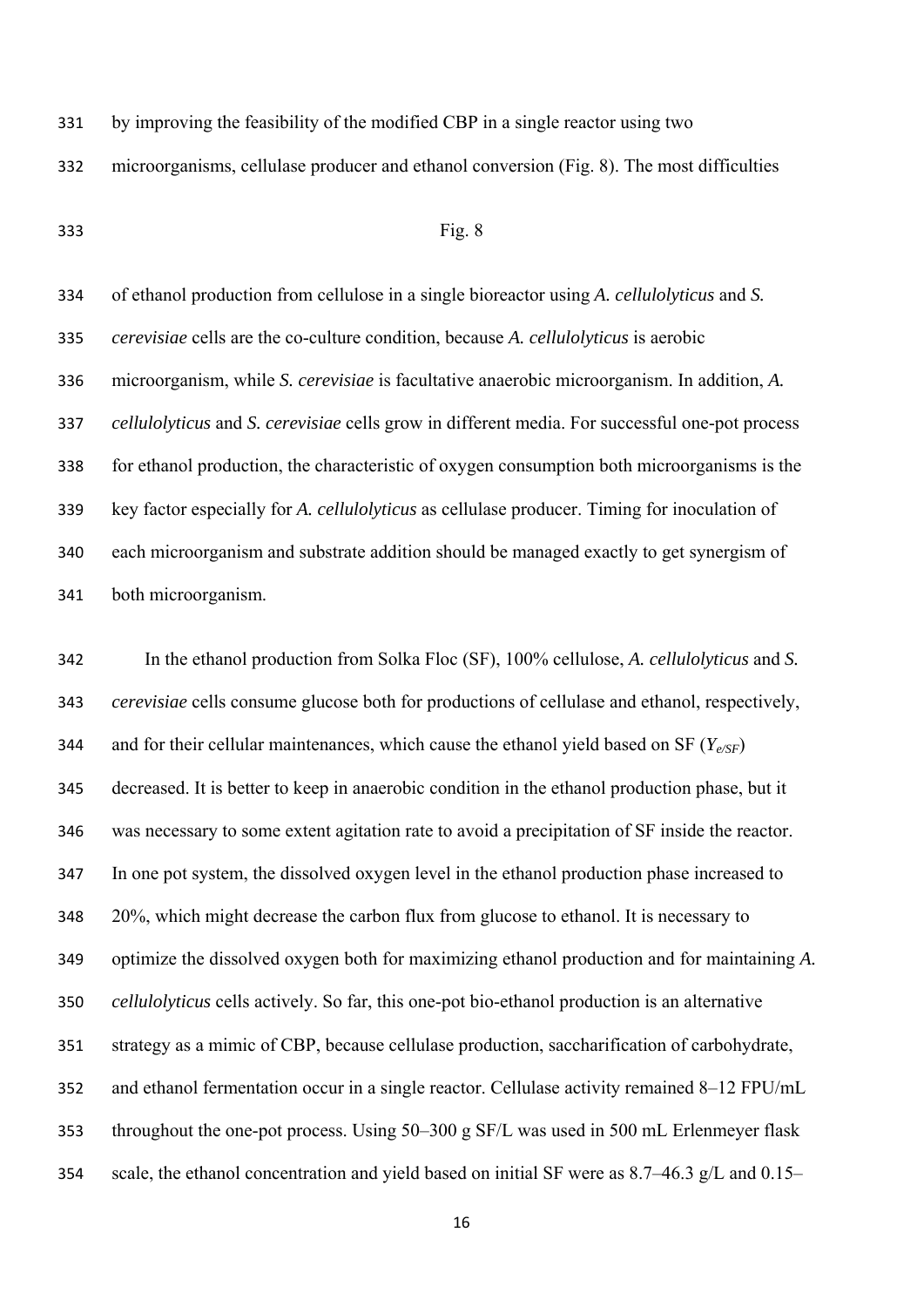| 355 | 0.18 (g ethanol/g SF), respectively. In 3-L fermentor with 50–300 g SF/L, the ethanol            |
|-----|--------------------------------------------------------------------------------------------------|
| 356 | concentration and yield were 9.5–35.1 g/L with their yields of 0.12–0.19 ( $g/g$ ) respectively, |
| 357 | demonstrating that the one-pot bio-ethanol production is a reproducible process in a scale-up    |
| 358 | bioconversion of cellulose to ethanol.                                                           |

## Fig. 9

 Based on the research above, PS can be used to produce cellulase by *A. cellulolyticus* and the sugar from PS can be converted by *S. cerevisiae* TJ14 to ethanol. Both microorganisms can tolerate other compounds in PS (Tomoegawa Ltd, Shizuoka, Japan). Therefore, the work of one pot bio-ethanol production from SF is applicable for PS.

## **CONCLUSION**

 Knowledge about cellulosic biomass is very important in order to its utilization. Global warming and grain price hikes can be avoided by switching bio-fuel raw materials from grain and plant-oil sources to cellulosic biomass waste in the beginning. The extending volatile fatty acid-platform technology can be gradually moved to ordinary woody ligno-cellulosic biomass or energy crops in the future [41]. By recognizing its characteristic, biomass can be used it optimal. PS gives many advantages rather than other cellulosic biomass since the negligible lignin and unrequired pretreatments. Therefore, many researchers tried using this PS for cellulosic biomass. One of the most important research figured out that the PS from virgin wood can be used to produce cellulase by *A. cellulolyticus*. This invention broke up the bottleneck of any research, which tried to use cellulosic biomass waste because of the price of commercial cellulase. Beside the utilization of PS to produce cellulase, the sugar, which was produced from the saccharification of PS, could be converted to bio-ethanol by *S. cerevisiae* TJ14. It means other compounds in PS can be conditioned and tolerated by both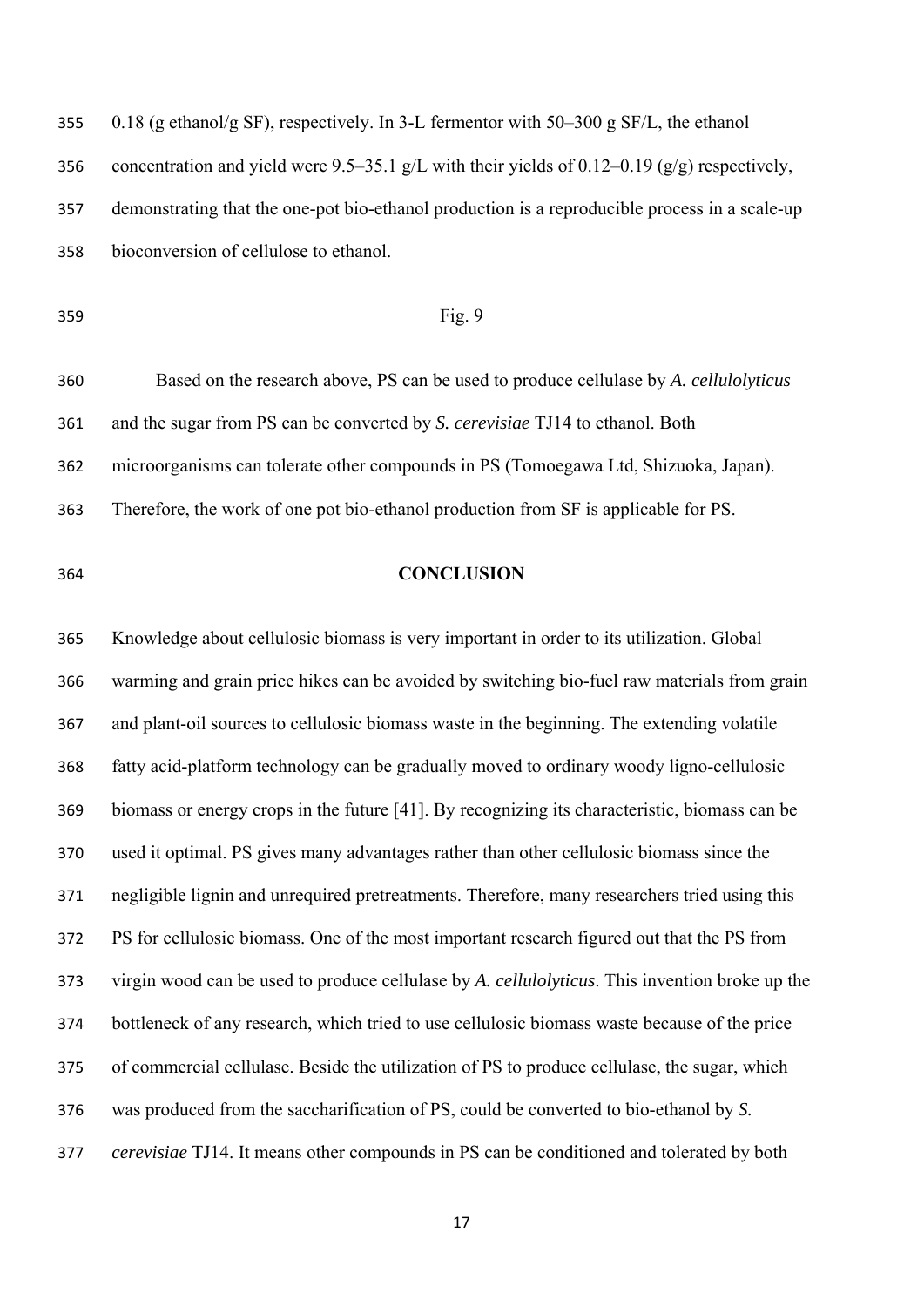| 378 | microorganisms, A. cellulolyticus and S. cerevisiae TJ14. Some strategies of PS utilization            |  |  |
|-----|--------------------------------------------------------------------------------------------------------|--|--|
| 379 | were conducted to produce bio-ethanol in order to answer energy crises of fossil fuel. SHF,            |  |  |
| 380 | SSF and one pot bio-ethanol production using PS as cellulosic biomass were tried to produce            |  |  |
| 381 | ethanol. SSF was much more effective rather than SHF. One pot bio-ethanol production is                |  |  |
| 382 | already applied using SF, 100% cellulose. Therefore, it should be applicable using PS as               |  |  |
| 383 | cellulosic biomass. As comparison, Using PSOM, the yield of ethanol is 0.208 (g ethanol/g              |  |  |
| 384 | PSOM) or 0.051 (g ethanol/g PS) while one pot bio-ethanol was almost the same $0.19$ g                 |  |  |
| 385 | ethanol/g SF.                                                                                          |  |  |
| 386 | <b>ACKNOWLEDGEMENT</b>                                                                                 |  |  |
|     |                                                                                                        |  |  |
| 387 | This study was supported by a Comprehensive Support Programs for Creation of Regional                  |  |  |
| 388 | Innovation in Japan Science and Technology Agency (JST).                                               |  |  |
| 389 | <b>REFERENCES</b>                                                                                      |  |  |
|     |                                                                                                        |  |  |
| 390 | http://www.biomassenergycentre.org.uk/portal/page? pageid=73,1& dad=portal& sche<br>1.                 |  |  |
| 391 | ma=PORTAL.                                                                                             |  |  |
| 392 | http://www.nnfcc.co.uk/tools/international-biofuels-strategy-project-liquid-transport-<br>2.           |  |  |
| 393 | biofuels-technology-status-report-nnfcc-08-017 (Evans, G. "International Biofuels                      |  |  |
| 394 | Strategy Project. Liquid Transport Biofuels - Technology Status Report, NNFCC 08-                      |  |  |
| 395 | 017", National Non-Food Crops Centre, 2008-04-14. Retrieved on 2011-02-16.)                            |  |  |
| 396 | http://en.wikipedia.org/wiki/Second generation biofuels.<br>3.                                         |  |  |
| 397 | A. Idi, S.E. Mohamad, <i>Interdisciplinary journal of contemporary research in business</i> , 3,<br>4. |  |  |
| 398 | 919 (2011).                                                                                            |  |  |
|     |                                                                                                        |  |  |

5. J. Prasetyo, J. Zhu, T. Kato, E.Y. Park, *Biotechnol. Progr.*, **1,**104(2011*).*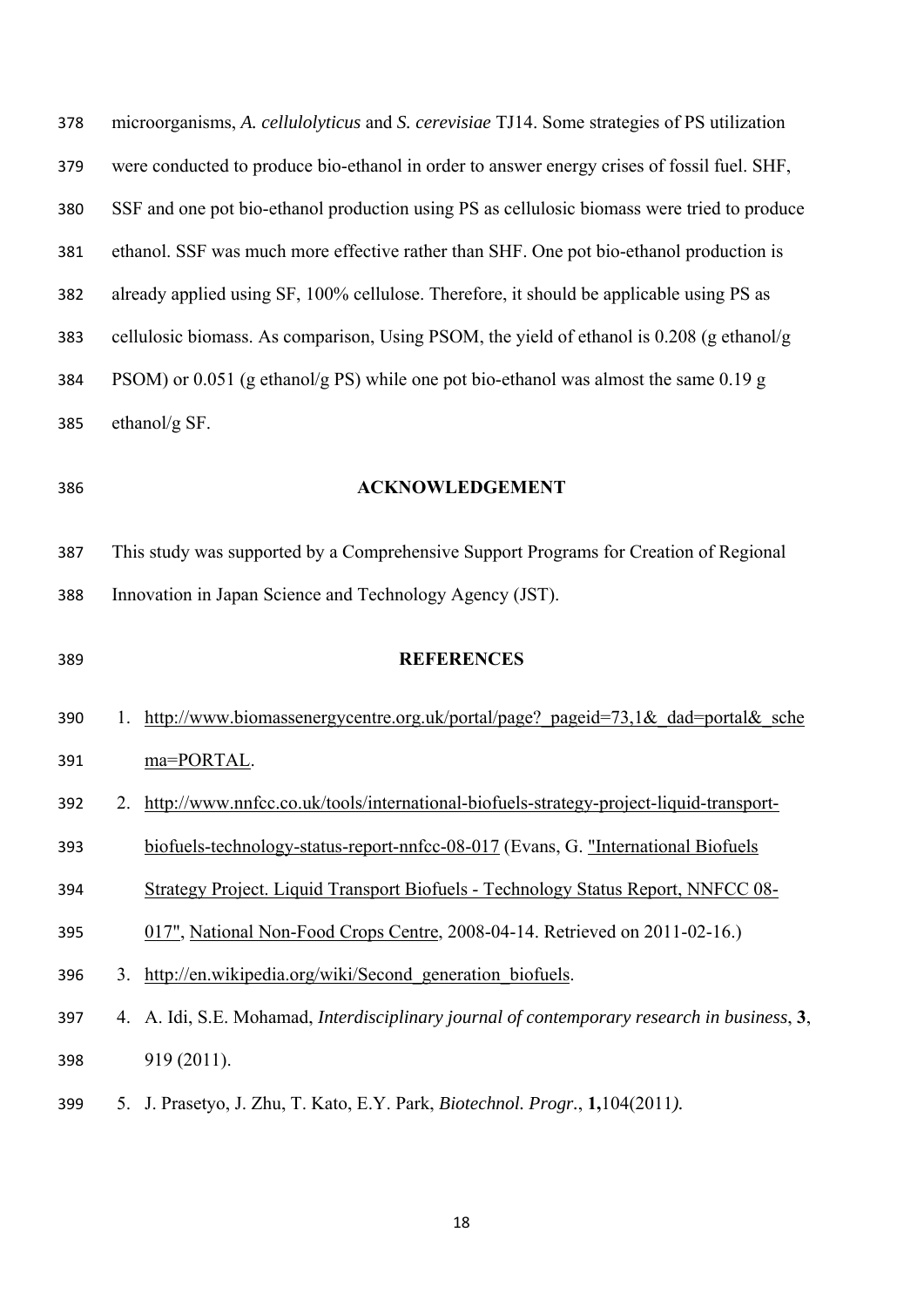- 6. C. Moukamnerd, M. Kino-oka, M. Sugiyama, Y. Kaneko, C. Boonchird, S. Harashima,
- H. Noda, K. Ninomiya, S. Shioya, Y. Katakura, *Appl. Microbiol. Biotechnol.,* **88**, 87 (2010).
- 7. S. Macrelli, J. Mogenson, G. Zacchi, (2012), *Biotechnology for Biofuels*, **5,** 22 (2012).
- 8. Y. Yamashita, C. Sasaki, Y. Nakamura, *Carbohyd. Polymers*, **79,** 250(2010).
- 9. J. Shen, F.A. Agblevor, *BioprL.Biosyst. Eng.,* **34**, 33 (2010).
- 10. S. Larsson, E. Palmqvist, B. Hahn-Hagerdal, C. Tengborg, K. Stenberg, G. Zacchi, N.O. Nilvebrant, *Enz. Microb. Technol.*, **24**, 151 (1999).
- 11. T.D. Ranaatunga, J. Jervis, R.F. Helm, J.D. McMillan, R.J. Wooley, *Enz. Microb.*
- *Technol.*, **27**, 240 (2000)*.*
- 12. http://infohouse.p2ric.org/ref/12/11563.pdf (K.C. Das., E.W.Tollner, GeorgiaUniv.
- 411 Experiment, Athens, Georgia. Retrieved on 2<sup>nd</sup> October 2012)
- 13. http://www.rfu.org/cacw/pollutionSludge4.htm.
- 14. J. Prasetyo, N. Kazuya, T. Kato, C. Boonchird, S. Harashima, E.Y. Park, *Biotechnol. Biofuels*, **4**, 35 (2011).
- 15. T. Ando, T. Sakamoto, O. Sugiyama, K. Hiyoshi, N, Matsue, T. Henmi, *Clay Sci.,* **12**, 243 (2004).
- 16. L.R. Lynd, K. Lyford, C.R. South, P.G. van Walsum, K. Levenson, *TAPPI J*., **84**, 50 (2001).
- 17. http://ec.europa.eu/environment/waste/studies/compost/landspreading.pdf.
- 18. A.T.W.N. Hendriks, G. Zeeman, *Bioresour. Technol.,* **100**, 10 (2009).
- 421 19. http://www.ispub.com/journal/the\_internet\_journal\_of\_microbiology/volume\_5\_number
- 422 2 18/article/optimization of cellulase production by submerged fermentation of ric
- 423 e straw by trichoderma harzianum rut c 8230.html.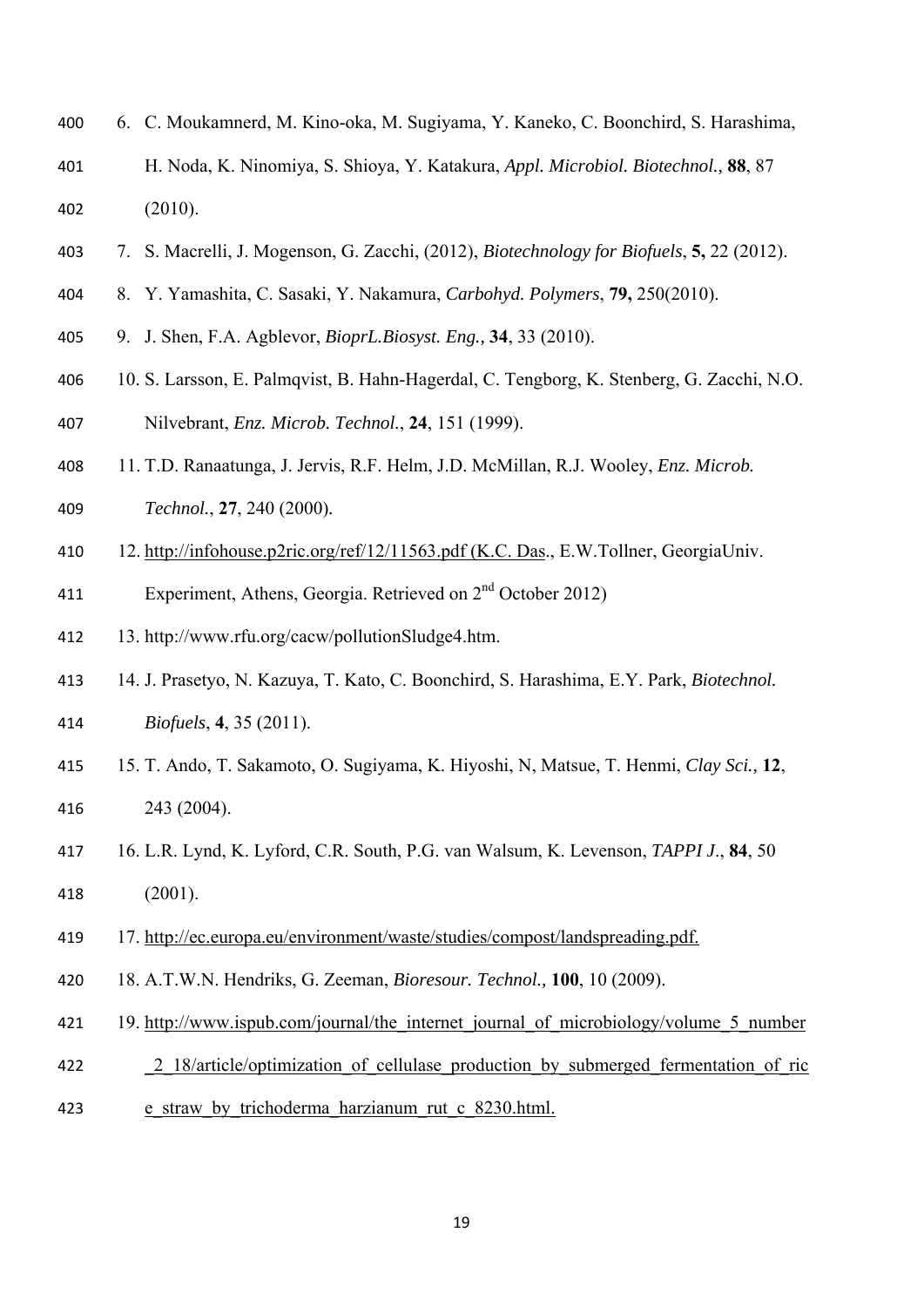- 20. J. Nielson, J.Villadsen, *Bioreaction engineering principles*, Plenum Press, New York, pp 86-87 (1994).
- 21. A. Marsushika, H. Inoue, T. Kodaki, S. Sawayama, *Appl. Microbiol. Biotechnol.*, **84**, 37 (2009).
- 22. B. Erdei, Z. Barta, B. Sipos, K. Reczey, M. Galbe, G. Zacchi, *Biotechnol. Biofuel*, **3**, 16 (2010).
- 23. Z. Fan, C. South, K. Lyford, J. Munsie, P.V. Walsum, L.R. Lynd, *Bioproc. Biosyst. Eng.,*  **26**, 93 (2003).
- 24. http://www.energyproducts.com/Documents/SLUDGPA4a.PDF(K.M. Pope, Paper
- sludge-waste disposal problem or energy opportunity. Energy products of Idaho 1999.
- Retrieved in April 2009).
- 25. J. Prasetyo, T. Kato, E.Y. Park, *Biomass Bioenerg*, **34**, 1906 (2010).
- 26. R. Lakshmidevi, K. Muthukumar, *Int. J. Hydrogen Energy,* **35**, 3389 (2010).
- 437 27. Environment Agency, Paper sludge ash: A technical report on the production and use of paper sludge ash. *The Old Academy*, Banbury, Oxon, UK (2008).
- 28. D. Karcher, W. Baser, Paper mill sludge as a mulch during turf grass establishment. In:
- Clark JR, Evans MR, editors. Horticulture Studies, Fayetteville: Arkansas Agricultural
- Experiment Station, Research Series, **494**, 67 (2002).
- 29. J. Zaldivar, J . Nielsen, L . Olsson, *Appl. Microbiol. Biotechnol.,* **56,** 17 (2001).
- 30. Y. Ikeda, H. Hayashi, N. Okuda, E.Y. Park, *Biotechnol. Progr.,* **23**, 333 (2007).
- 31. S. Kansarn, A novel concept for the enzymatic degradation mechanism of native
- cellulose by *A. cellulolyticus*, Shizuoka University Repository (SURE), 91.
- http://hdl.handle.net/10297/1453, School of Electronic Science Research Report 2002,
- **23**, 89-91 (2002).
- 32. P. Bansal, M. Hall, M.J. Realff, J.H. Lee, A.S. Bommarius, *Biotechnol. Adv.*, **27**, 833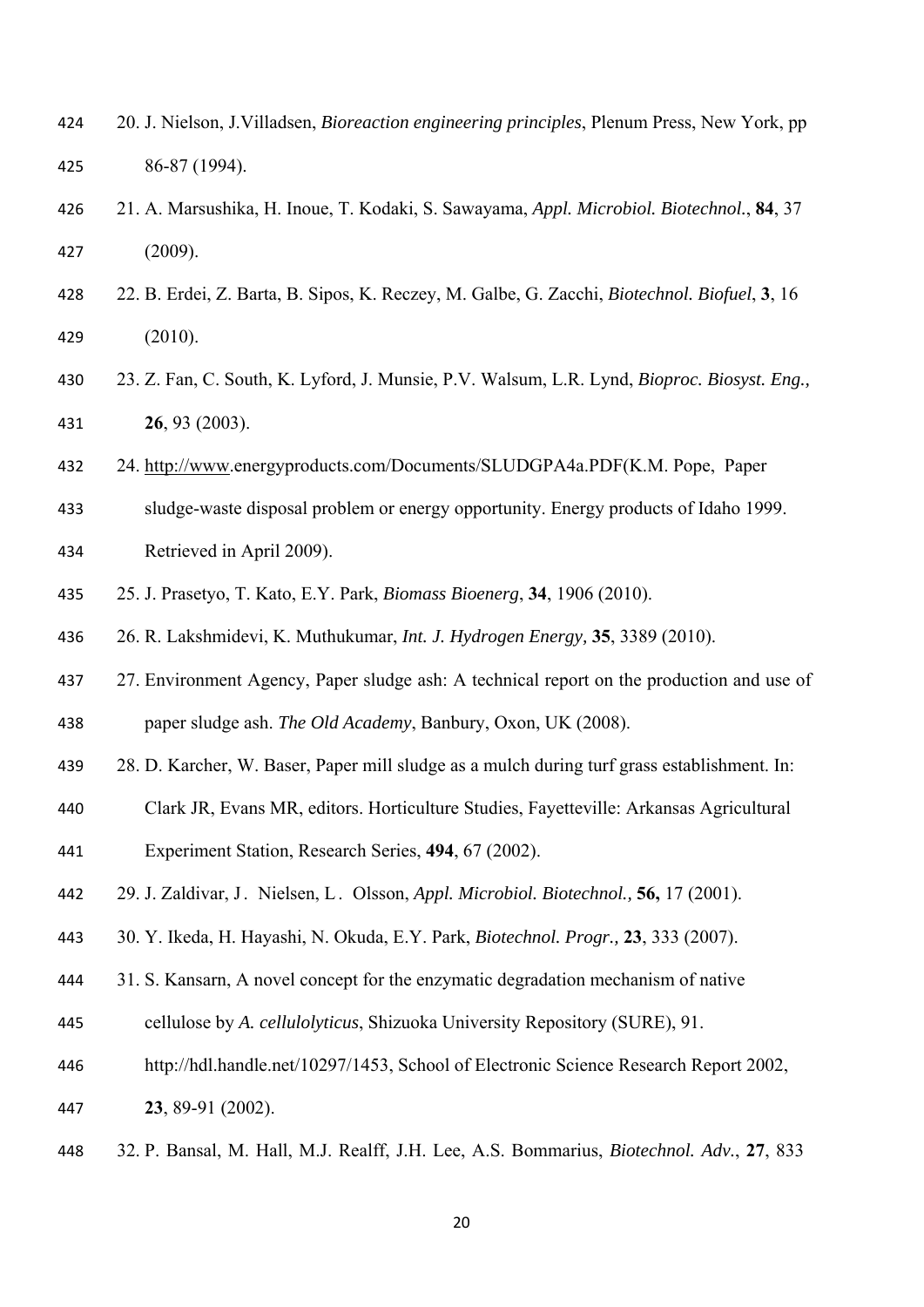(2009).

- 33. I.D.L. Mata, P. Estrada, R. Macarron, J.M. Dominguez, *Biochem.*, **283**, 679 (1992).
- 34. J. Prasetyo, S. Sumita, N. Okuda, E.Y. Park, *Appl. Biochem. Biotechnol.*, **162,** 52 (2010).
- 35. http://www.bioteach.ubc.ca/Biopersonalities/BioTechnologyLab/ellis.pdf.
- 36. A.V. Gusakov, A.P. Sinitsyn, *Biotechnol. Bioeng.*, **40**, 663(1992).
- 37. P.A.M. Claassen, J.B. van Lier, A.M.L. Contreras, E.W.J. van Niel, L. Sijtsma, A.J.M.
- Stams, S.S. de Vries, R.A. Weusthuis, *Appl. Microbiol. Biotechnol.*, **6,** 741 (1999).
- 38. B.D.Solomon, J.R. Barnes, K.E. Halvorsen, *Biomass Bioenerg.*, **6**, 416 (2007).
- 39. L.R. Lynd, P.J. Weimer, W.H. van Zyl, *Microbiol. Mol. Biol. Rev.,* **66,** 506 (2002).
- 40. L.R. Lynd, W.H. van Zyl, J.E. McBride, M. Laser, *Curr. Opin. Biotechnol.*, **16,** 577 (2005).
- **41.** S.U. Lee, K. Jung, G.W. Park, C. Seo, Y.K. Hong, W.H. Hong, H.N. Chang, *Korean J.*
- *Chem. Eng.,* **29**, 831 (2012).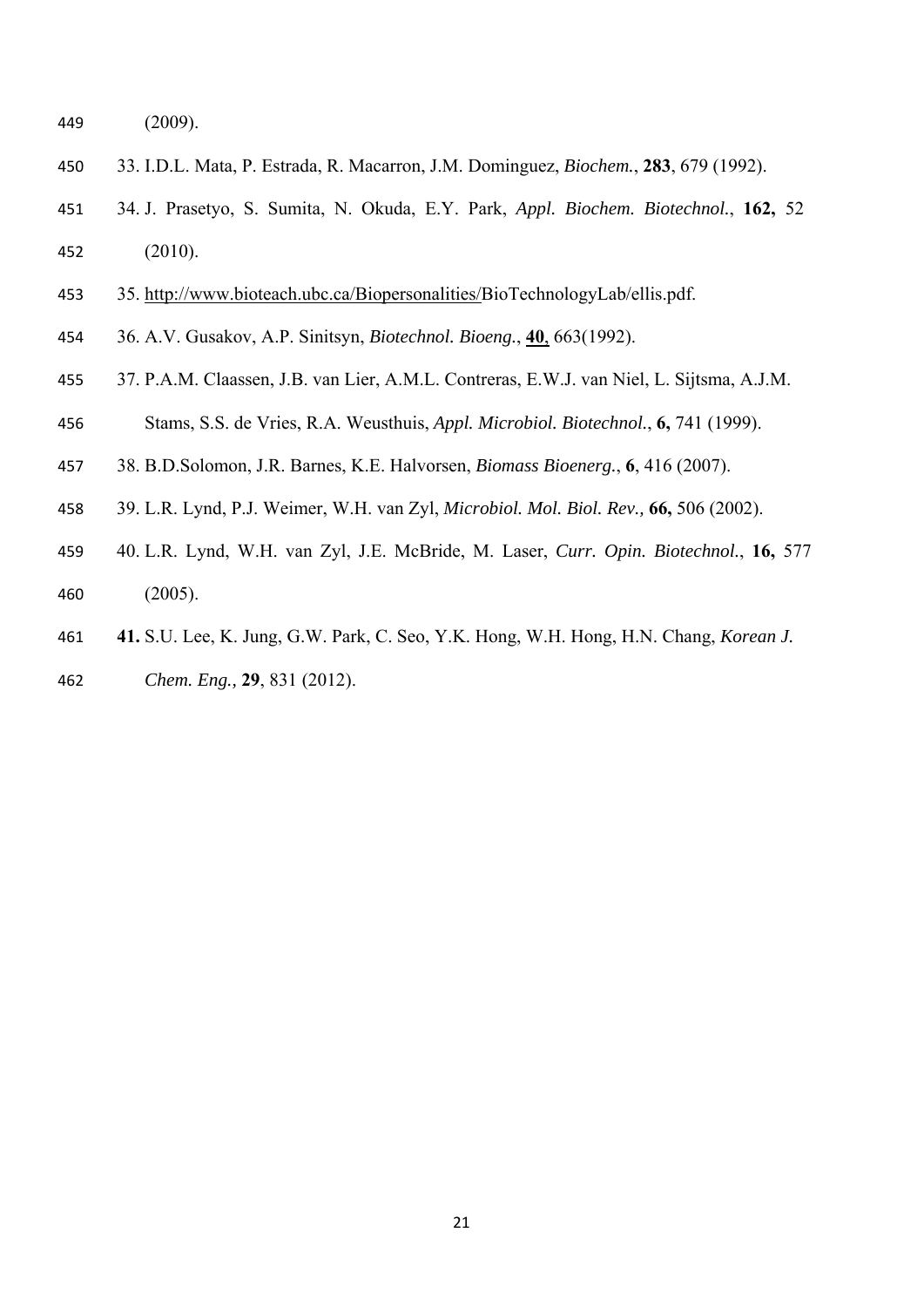**Legend for figures** 

| 464 | Fig. 1. Paper manufacturing process. Virgin, hard and soft woods are debarked,            |
|-----|-------------------------------------------------------------------------------------------|
| 465 | chipped to produce wood chips. The lignin was removed from mechanical and                 |
| 466 | chemical pulping processes. Remaining fibres were mixed with deinked recycled             |
| 467 | paper and then sent to wet end process to manufacturing paper, where clay was             |
| 468 | added. PS was generated from wet end process because of short cellulose fibers.           |
| 469 | Fig. 2. Mechanism of cellulase in breaking down cellulose. Endo-cellulase cleaves in the  |
| 470 | middle part of cellulose in amorphous region perform shorter cellulose. Exo-              |
| 471 | cellulose (CBH I and II) cleaves cellulose from the edge and degrades cellulose           |
| 472 | into single cellulose (cellobiose, cellotriose) both in crystalline region and            |
| 473 | amorphous region. β-glucosidase cleaves the single cellulose and degrades it to           |
| 474 | glucose.                                                                                  |
|     |                                                                                           |
| 475 | Fig. 3. Cellulase production using the culture of A. cellulolyticus using optimized       |
| 476 | medium. Symbols: closed squares, residual PSOM concentration; closed circles,             |
| 477 | cellulase activity; open circles, DCW; open squares, specific enzyme activity.            |
| 478 | Fig. 4. Simulation of the saccharification with 0.8 M maleate buffer in various cellulase |
| 479 | and PSOM concentration.                                                                   |
| 480 | Fig. 5. The ethanol production from PS using SHF (A) and SSF (B) methods. (A)             |
| 481 | Saccharification in SHF was done cellulase from PS origin for 60 h and                    |
| 482 | inoculated by S. cerevisiae TJ14 afterward for 12 h for ethanol production. (B)           |
| 483 | SSF was carried out by adding cellulase from PS origin and culture of S.                  |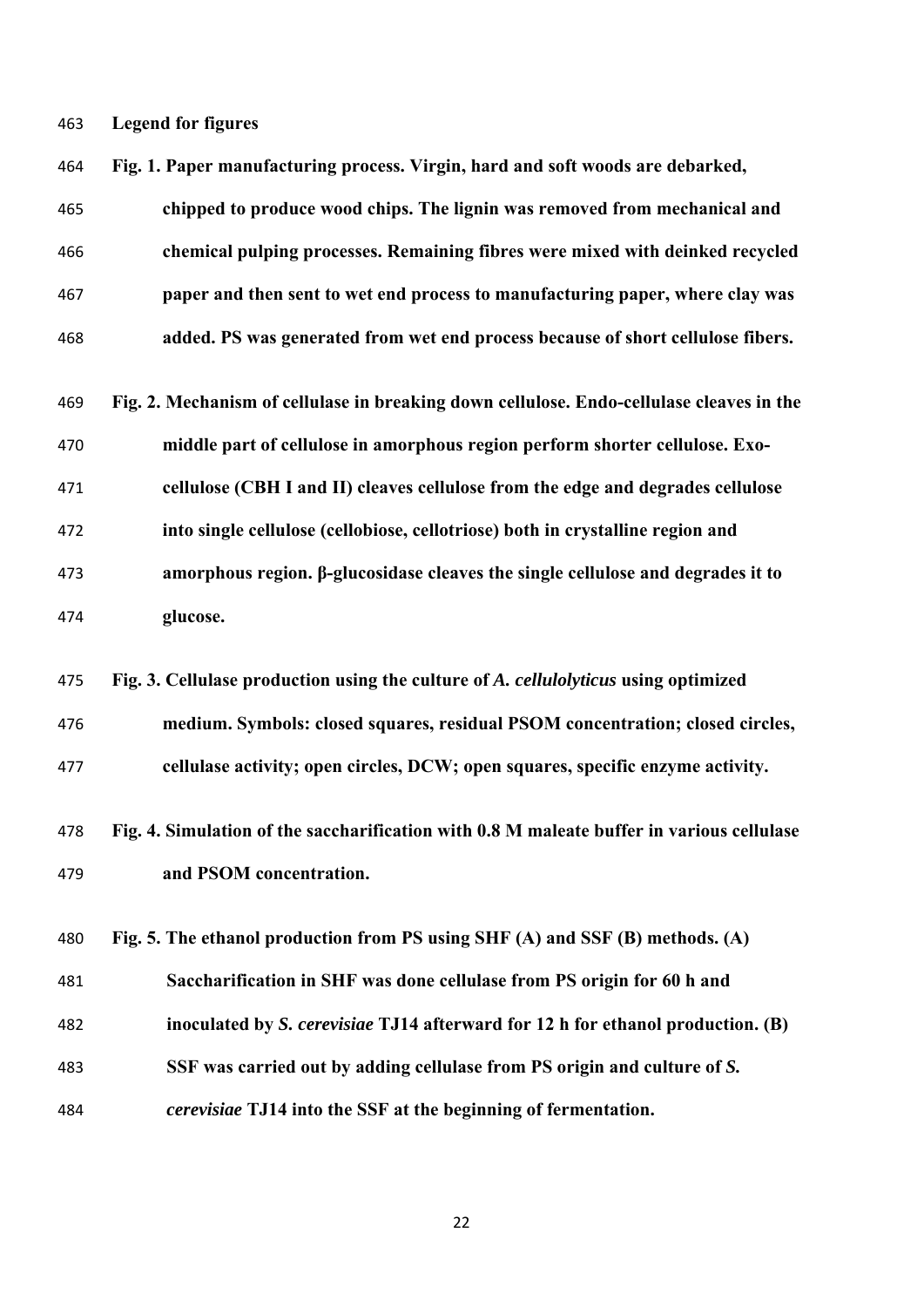| 485 | Fig. 6. Y <sub>e/PSOM</sub> and concentrations for various PSOM concentrations in SSF. Closed and |
|-----|---------------------------------------------------------------------------------------------------|
| 486 | open circles denote ethanol concentration and $Y_{e/PSOM}$ , respectively. Open and               |
| 487 | closed triangles denote $Y_{e/PSOM}$ and ethanol concentration when increased PSOM                |
| 488 | with 35 FPU/g PSOM was used, respectively. Open and closed squares denote                         |
| 489 | $Y_{e/PSOM}$ and ethanol concentration when increased inoculum was used,                          |
| 490 | respectively. Open and closed rhombuses denote $Y_{e/PSOM}$ and ethanol                           |
| 491 | concentration in SHF, respectively.                                                               |
| 492 | Fig. 7. Mass balance for ethanol production using 1 tons of PS in SSF. One hundred                |
| 493 | thirty five kg and 865 kg of PS were used for cellulase and ethanol productions,                  |
| 494 | respectively. Theoretical ethanol yields on hexose basis ( $Y_{e/hex}$ ) of 63.4% and the         |
| 495 | $Y_{e/PSOM}$ of 24% were based for estimation of ethanol production. The                          |
| 496 | saccharification yield in SSF was estimated 64% based on experimental data in 3-                  |
| 497 | L reactor.                                                                                        |
| 498 | Fig. 8. Schematic diagram of one-pot bio-ethanol production. One-pot bio-ethnaol                  |
| 499 | production was carried out by two steps in a single reactor: the first step is                    |
| 500 | cellulase production by A. cellulolyticus cells; the second step is simultaneous                  |
| 501 | saccharification of SF by the addition of S. cerevisiae inoculum and SF.                          |
| 502 | Fig. 9. Co-culture of A. cellulolyticus and S. cerevisiae in one-pot bio-ethanol production.      |
| 503 | Symbols in B: open circles, dry cell weight of A. cellulolyticus; closed circles,                 |
| 504 | cellulase activity; open triangles, glucose concentration; open squares, dry cell                 |
| 505 | weight of S. cerevisiae; closed squares, ethanol concentration. Arrows indicate                   |
| 506 | $SF$ -addition times. Error bars denote standard deviation (n=3).                                 |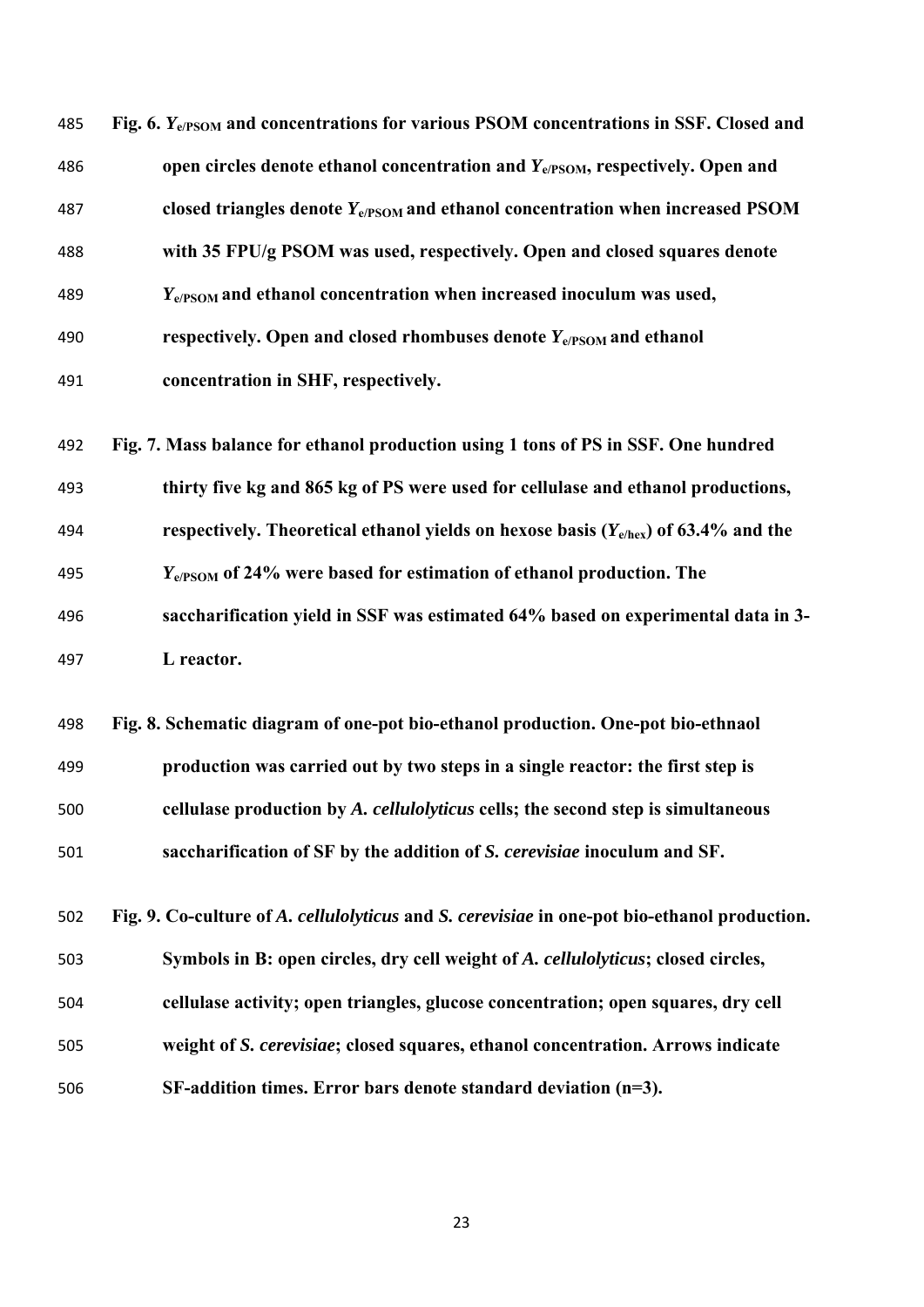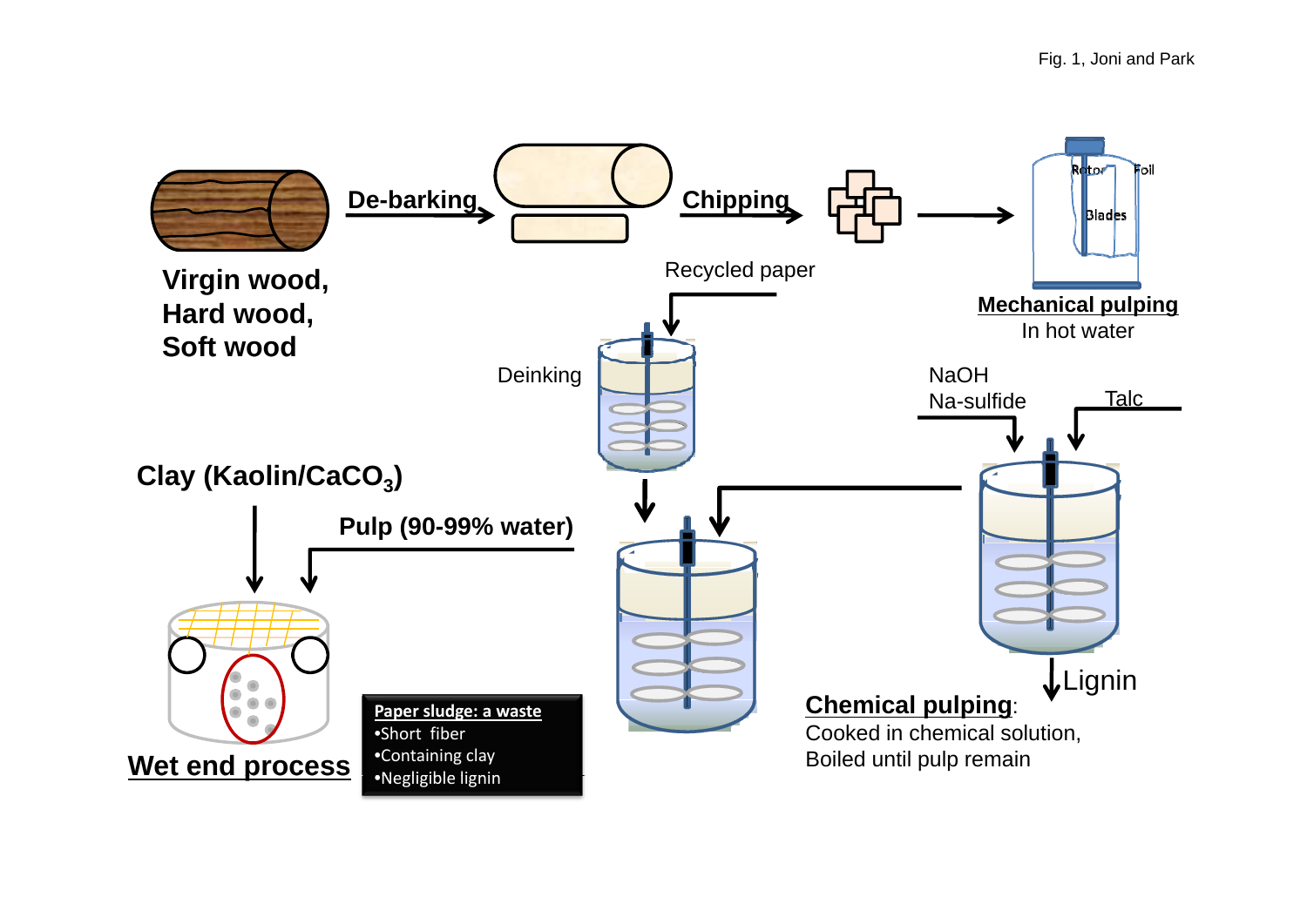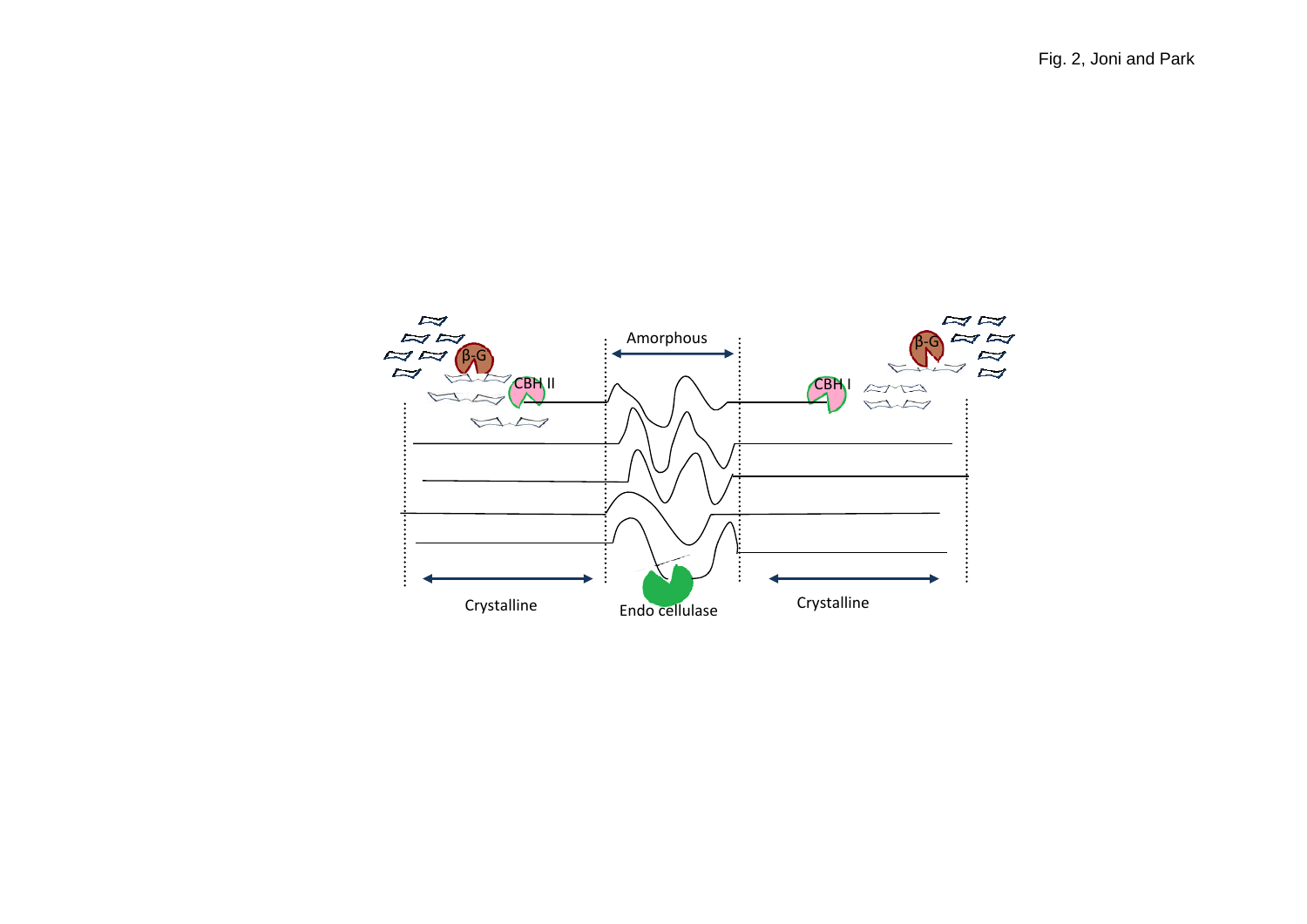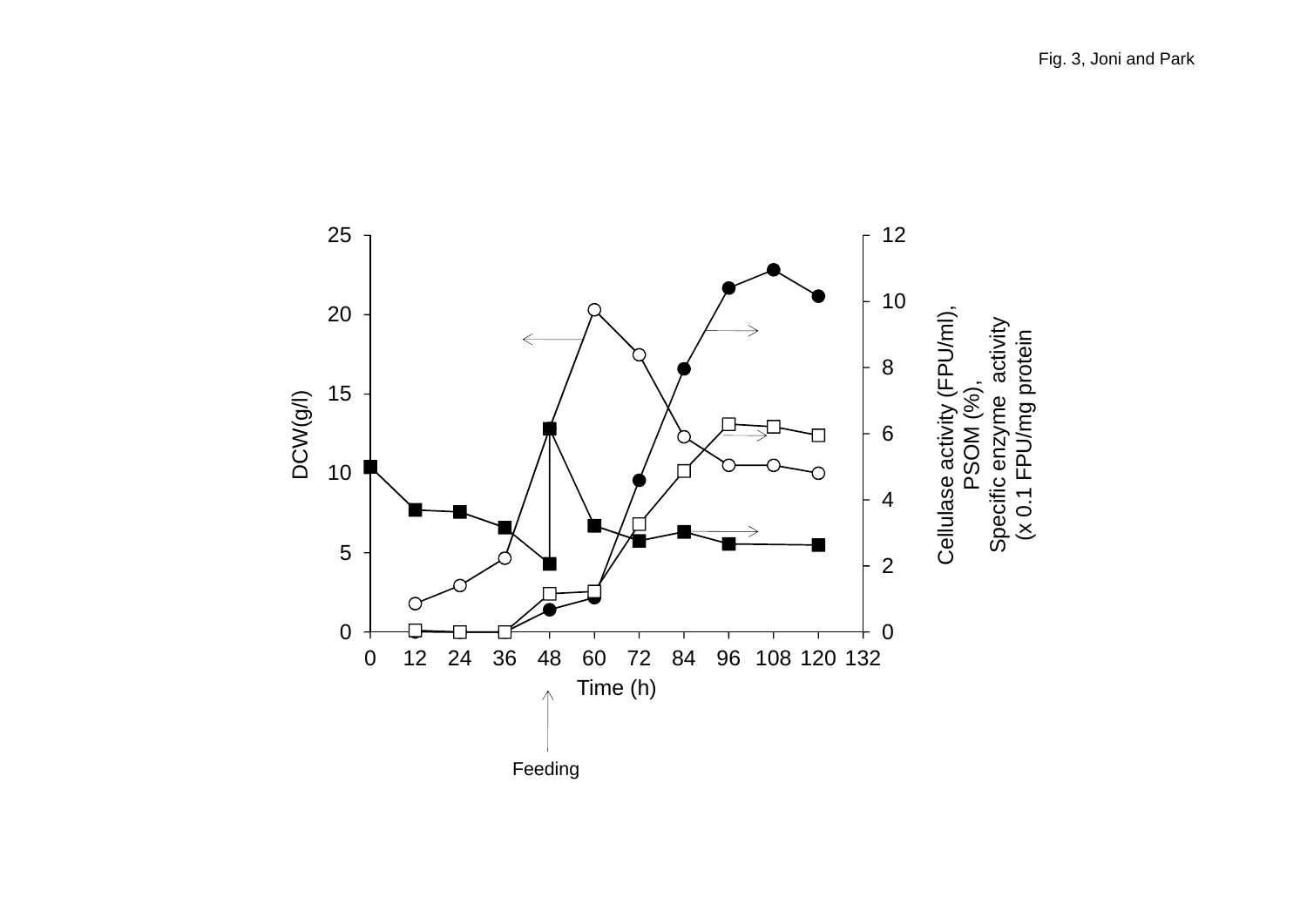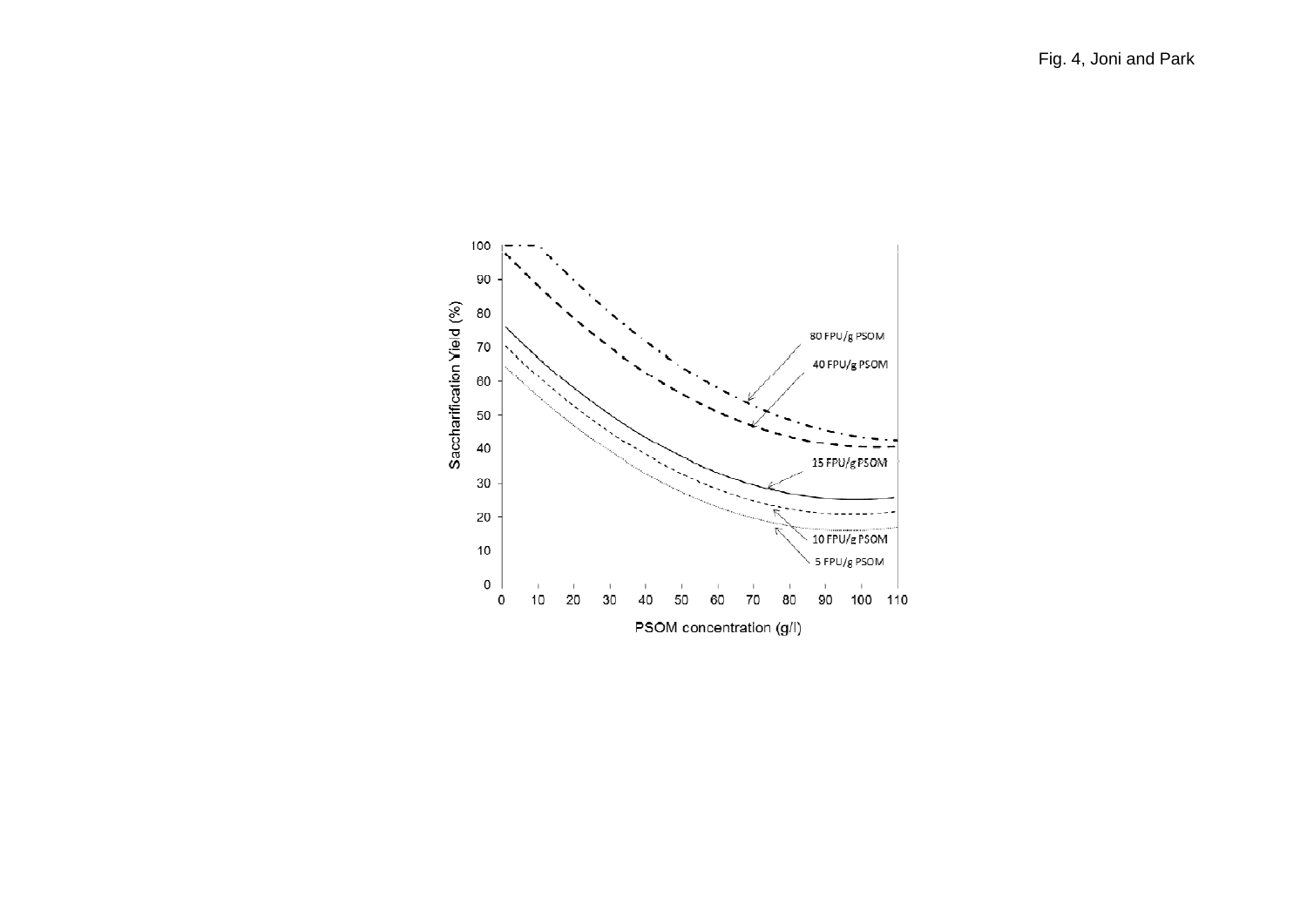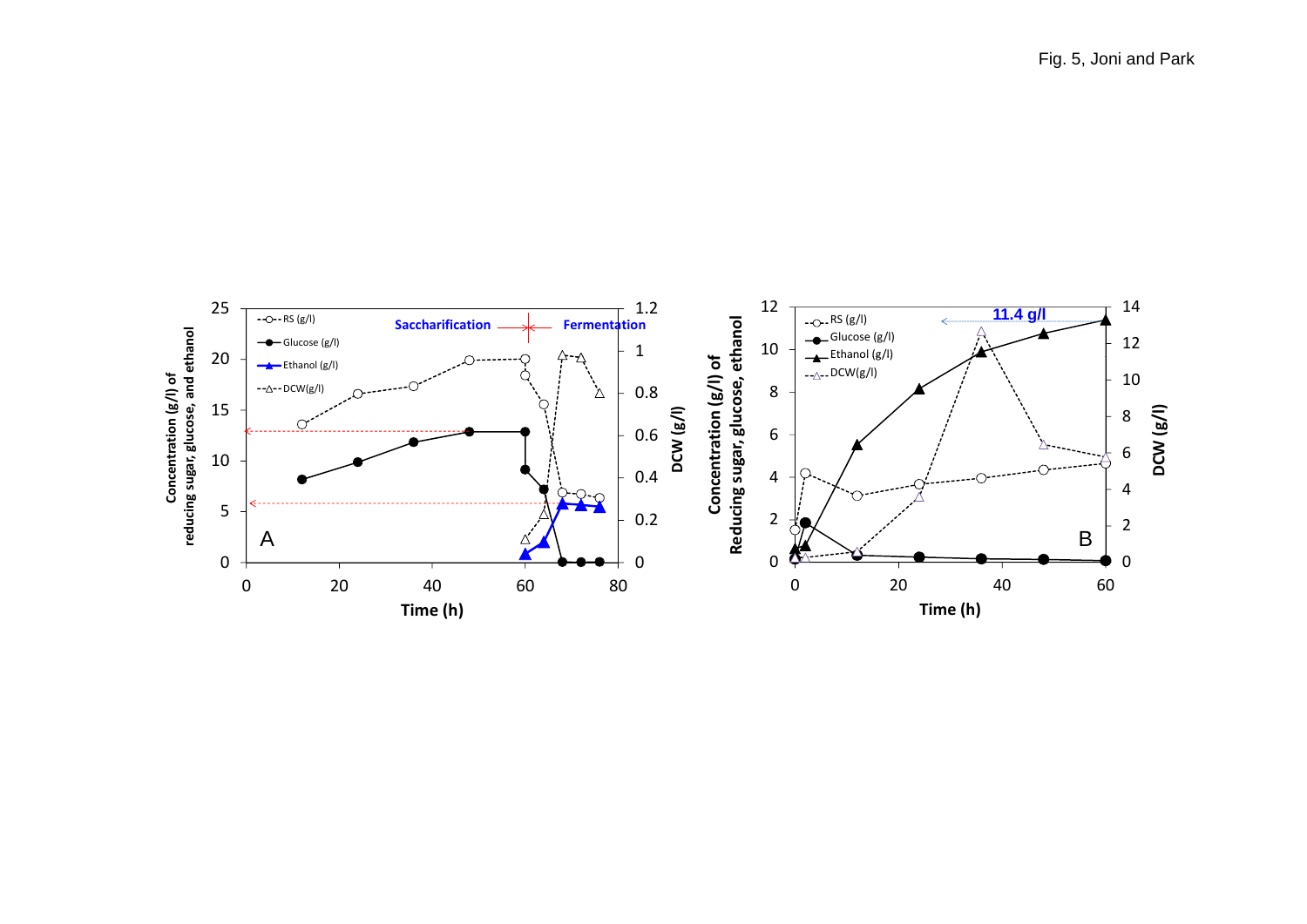Fig. 6, Joni and Park



PS organic material concentration (g/l)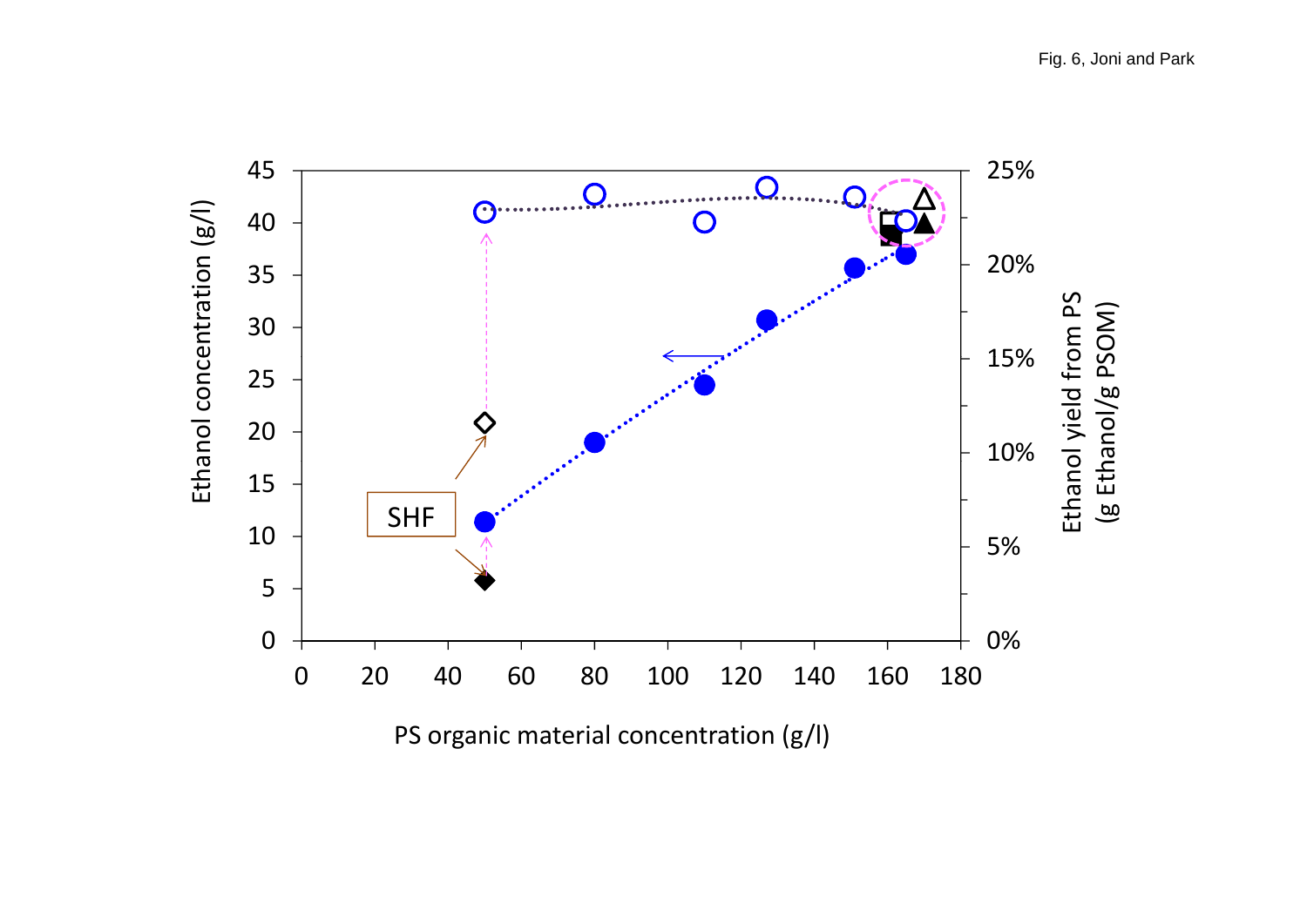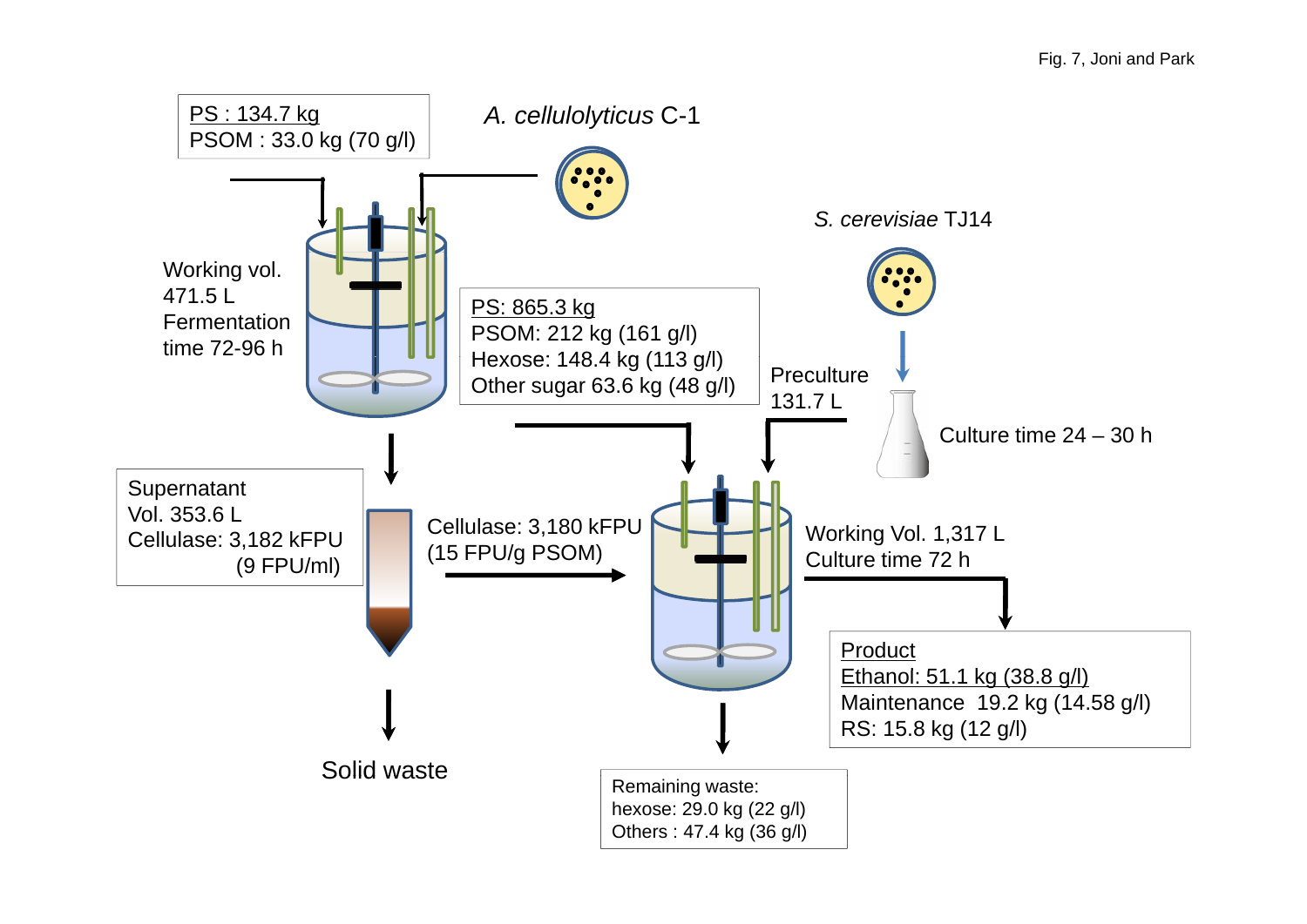

# One-pot bioethanol production

| A. cellulolyticus                                           | <b>SF</b> addition |                                                                                                                                |  |
|-------------------------------------------------------------|--------------------|--------------------------------------------------------------------------------------------------------------------------------|--|
| inoculum                                                    |                    | $\blacktriangleright$ S. cerevisiae inoculum                                                                                   |  |
| <b>Cellulase production from SF</b><br>by A. cellulolyticus |                    | Saccharification of SF by<br>A. cellulolyticus-origin cellulase<br>and ethanol production by<br>S. cerevisiae from hydrolysate |  |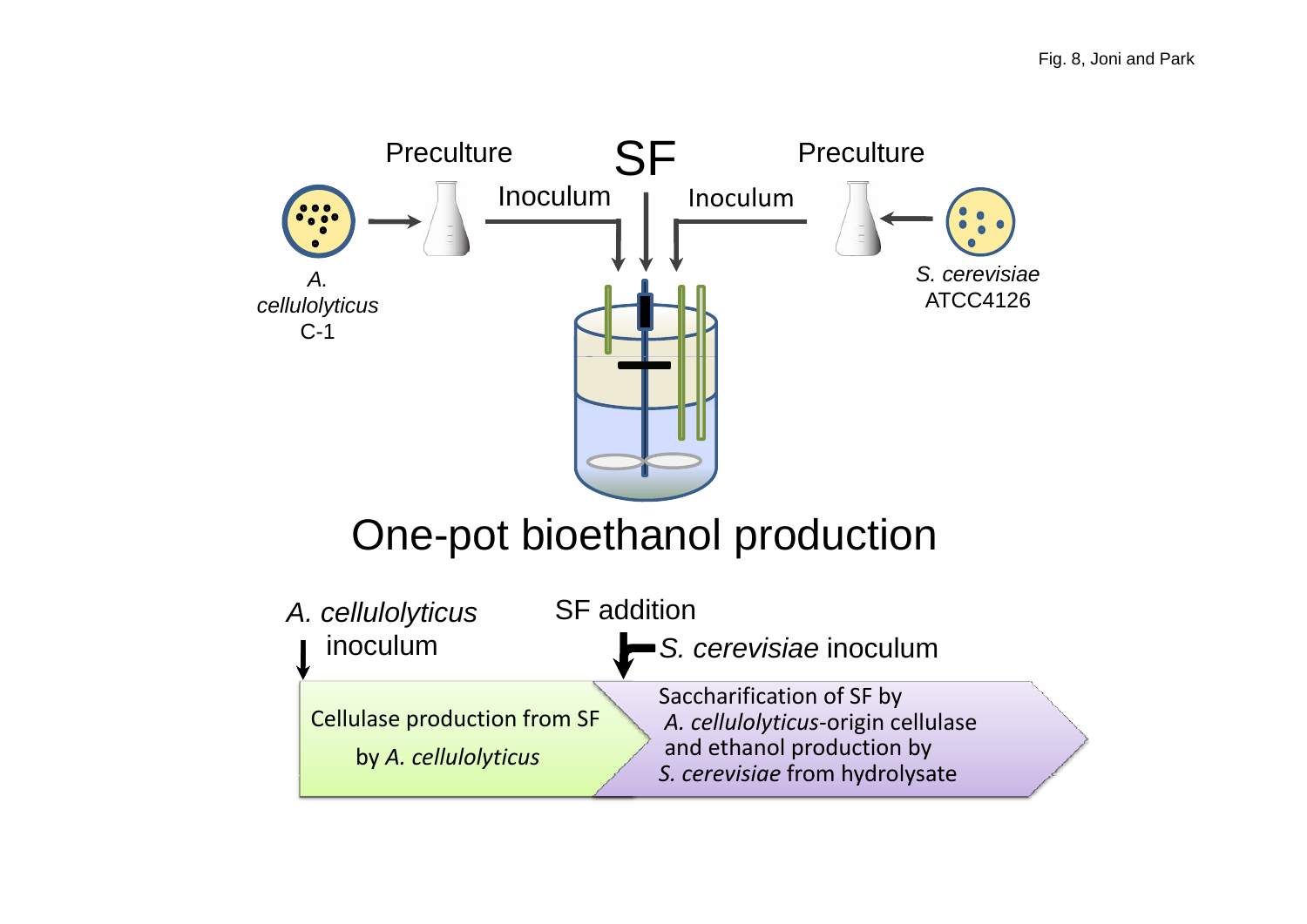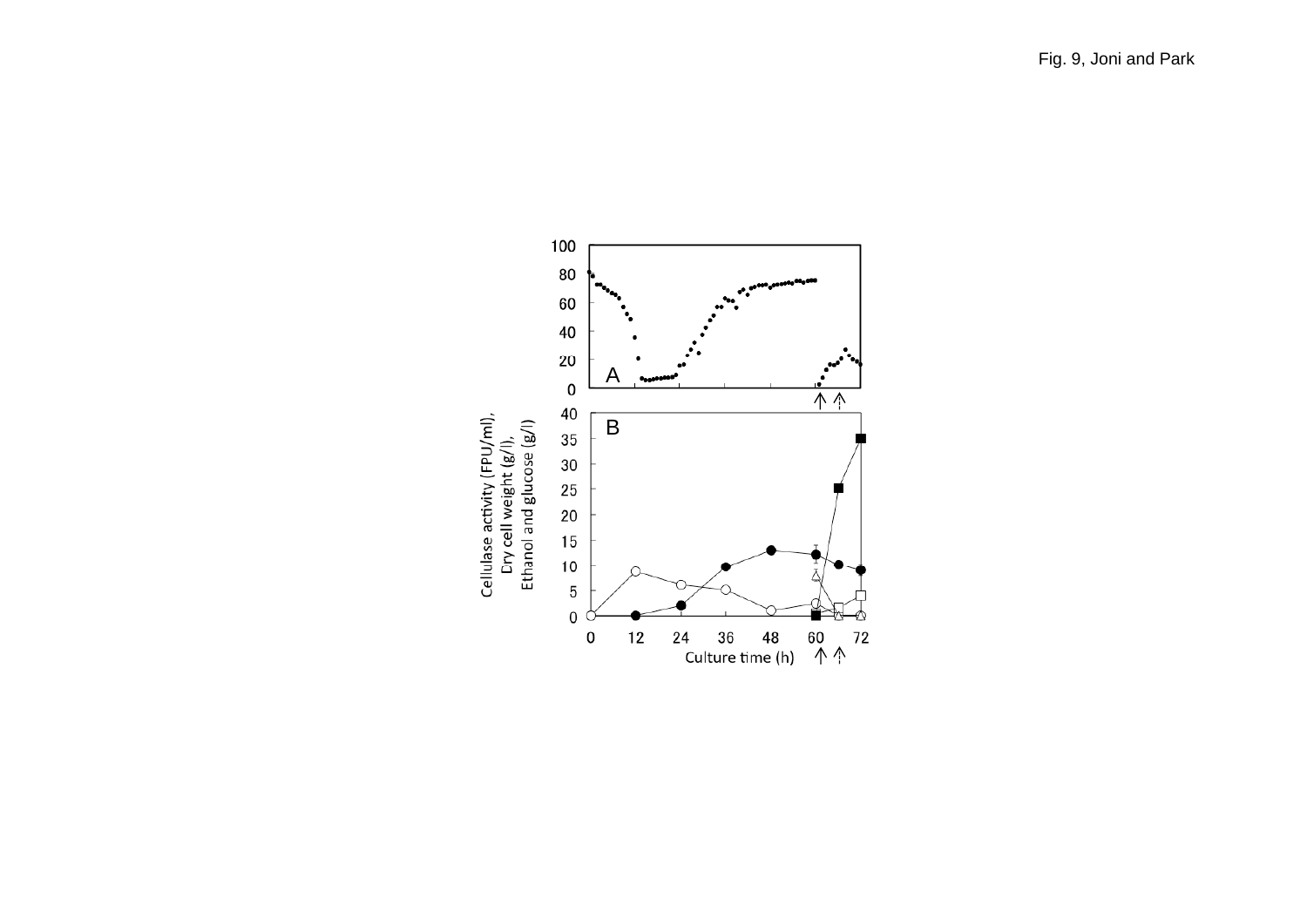## **Table 1. Content of cellulose, hemicelluloses and lignin in common agricultural**

|                                  | <b>Cellulose</b> | Hemicellulose    | Lignin           |
|----------------------------------|------------------|------------------|------------------|
| Lignocellulosicbiomass           | (%)              | $(\%)$           | (%)              |
| Hardwood stems                   | $45 - 50$        | $24 - 40$        | 18-25            |
| Softwood stems                   | $45 - 50$        | $25 - 35$        | $25 - 35$        |
| Nut shells                       | $25 - 30$        | $25 - 30$        | 30-40            |
| Corn cobs                        | 45               | 35               | 15               |
| Grasses                          | $25 - 40$        | $35 - 50$        | $10-30$          |
| Paper                            | 85-99            | $\boldsymbol{0}$ | $0 - 15$         |
| Wheat straw                      | 30               | 50               | 15               |
| Sorted refuse                    | 60               | 20               | 20               |
| Leaves                           | $15 - 20$        | 80-85            | $\overline{0}$   |
| Cotton seed hairs                | 80-95            | $5 - 20$         | $\boldsymbol{0}$ |
| Newspapers                       | $40 - 55$        | $25 - 40$        | 18-30            |
| Waste papers from chemical pulps | 60-70            | $10 - 20$        | $5-10$           |
| Primary waste water solid        | $8 - 15$         | <b>NAb</b>       | 24-29            |
| Swine waste                      | 6.0              | 28               | NAb              |
| Solid cattle manure              | $1.6 - 4.7$      | $1.4 - 3.3$      | $2.7 - 5.7$      |
| Coastal Bermuda grass            | 25               | 35.7             | 6.4              |
| Switch grass                     | 45               | 31.4             | 12.0             |

## **residue and wastes [4]**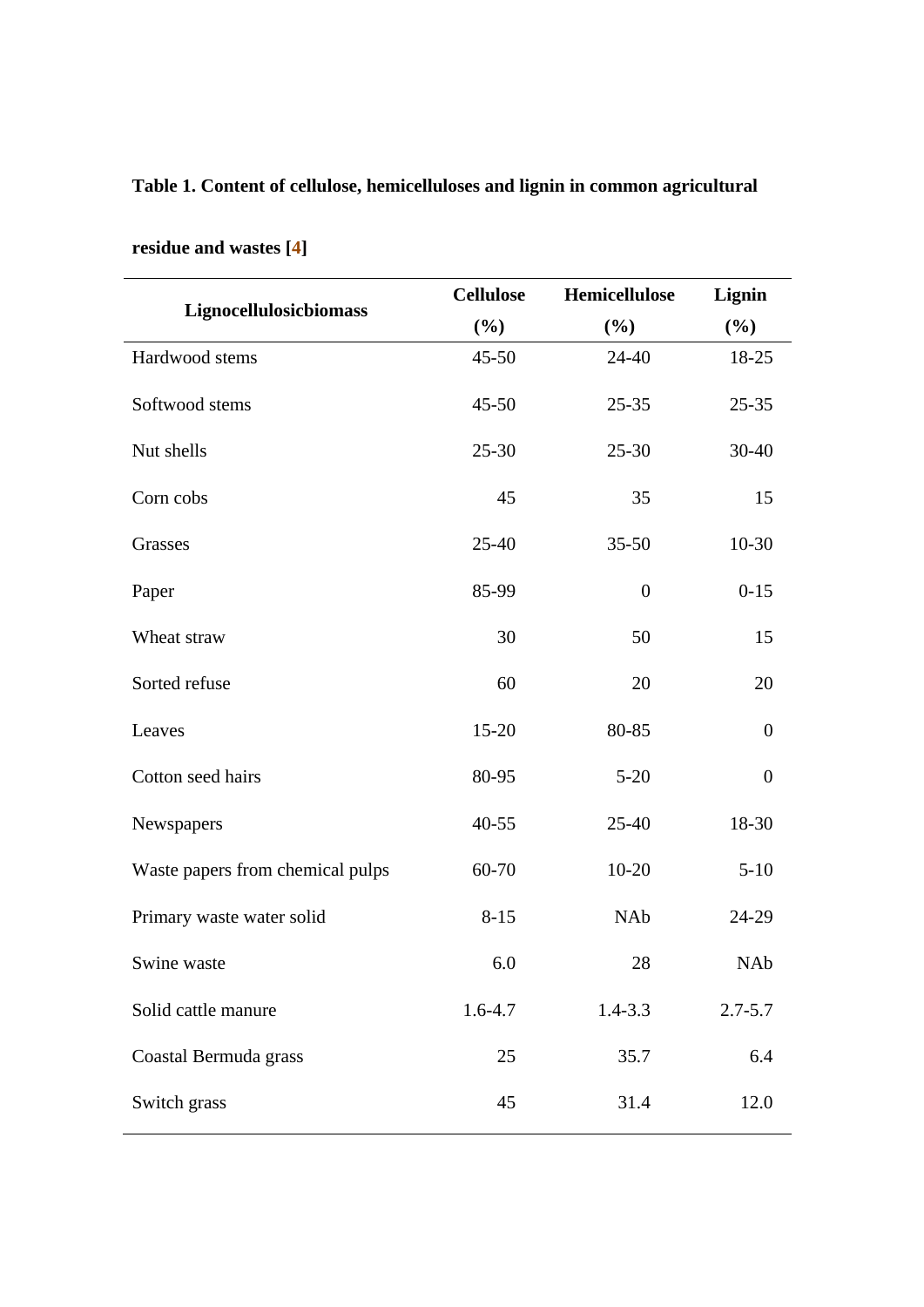| Component    | Amount $(g/g \, dry \, PS)$ |
|--------------|-----------------------------|
| Total sugar  | 0.66                        |
| Glucan       | 0.44                        |
| Mannan       | 0.02                        |
| Xylan        | 0.07                        |
| Other sugars | 0.13                        |
| Clay         | 0.30                        |
| Others       | 0.04                        |

**Table 2. Composition of dry PS [14]**